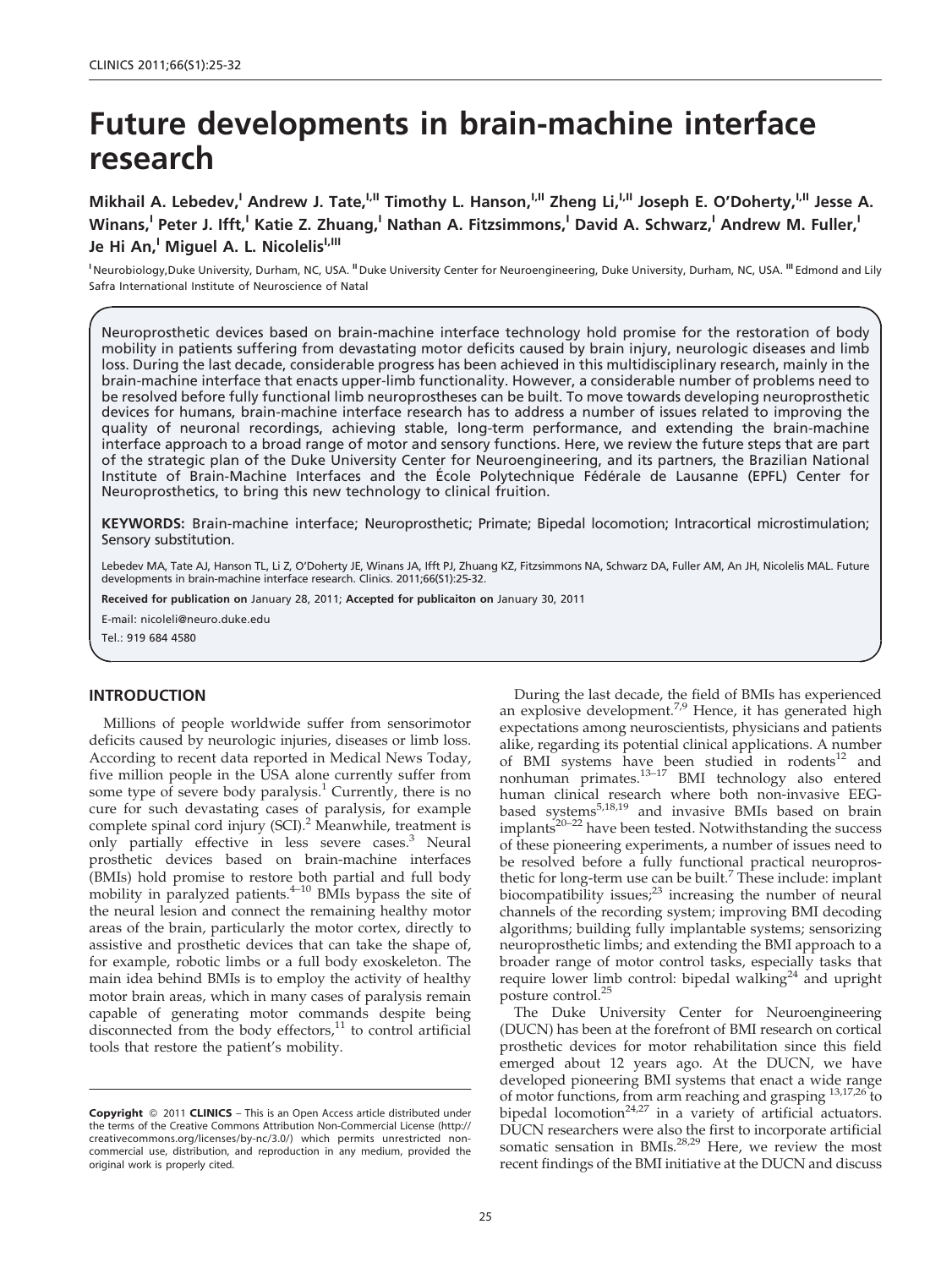its perspectives and strategic plan for the near- and long-term future of BMI research.

## BMI COM[PONENT](#page-6-0)S

The e[ssential](#page-6-0) [components](#page-6-0) [of](#page-6-0) [a](#page-6-0) [BMI](#page-6-0) [system](#page-6-0) [are](#page-6-0) [well](#page-6-0) capture[d by the BMI that enacts reaching and grasp](#page-6-0)ing.7,9,13,17,26 [In](#page-6-0) [this](#page-6-0) [BMI](#page-6-0) [design,](#page-6-0) [a](#page-6-0) [rhesus](#page-6-0) [monkey](#page-6-0) [controls](#page-6-0) a roboti[c](#page-6-0) [arm](#page-6-0) [with](#page-6-0) [its](#page-6-0) [motor](#page-6-0) [cortical](#page-6-0) [activity,](#page-6-0) [while](#page-6-0) [visual](#page-6-0) and/or [somatosensory feedback](#page-6-0) [signals](#page-6-0) [from](#page-6-0) [the](#page-6-0) [robot](#page-6-0) [are](#page-6-0) delivered back to the br[ain](#page-6-0) [as](#page-6-0) [either](#page-6-0) [natural](#page-6-0) [visual](#page-6-0) [stimuli](#page-6-0) or, in th[e case of](#page-6-0) [artificial](#page-6-0) [tactile](#page-6-0) [information,](#page-6-0) [intracortical](#page-6-0) microstimulatio[n](#page-6-0) [\(ICMS\)](#page-6-0) [of](#page-6-0) [the](#page-6-0) [primary](#page-6-0) [somatosensory](#page-6-0) cortex (S1).<sup>7,28,29</sup> [In these studies, we implant multielectrode](#page-6-0) arrays in multiple cortical areas of the rhesus mo[nkey's](#page-6-0) brain.<sup>30</sup> [The present generation of chronic multielectrode](#page-6-0) implant[s](#page-6-0) [is](#page-6-0) [capable](#page-6-0) [of](#page-6-0) [recording](#page-6-0) [the](#page-6-0) [extracellular](#page-6-0) [electrical](#page-6-0) activity [of hundreds of cortical cells.](#page-6-0)<sup>13,24,26,30</sup> As a result of recent te[chnological developments,](#page-6-0) [this](#page-6-0) [benchmark](#page-6-0) [number](#page-6-0) is expected to rise to s[everal thousands of simultaneously](#page-6-0) recorde[d](#page-6-0) [neurons](#page-6-0) [in](#page-6-0) [the](#page-6-0) [next](#page-6-0) [decade.](#page-6-0) [Recording](#page-6-0) [such](#page-6-0) [large](#page-6-0)scale ne[uronal](#page-6-0) [ensemble](#page-6-0) [activity](#page-6-0) [is](#page-6-0) [crucially](#page-6-0) [important](#page-6-0) [for](#page-6-0) BMI accuracy.<sup>9</sup> [Concurrent](#page-6-0) [neuronal](#page-6-0) [ensemble](#page-6-0) [activity](#page-6-0) [is](#page-6-0) processe[d](#page-6-0) [by](#page-6-0) [BMI](#page-6-0) [decoding](#page-6-0) [algorithms](#page-6-0) [which](#page-6-0) [translate](#page-6-0) myriad [neuronal](#page-6-0) [spikes](#page-6-0) [into](#page-6-0) [continuous](#page-6-0) [signals](#page-6-0) [that](#page-6-0) [drive](#page-6-0) the rob[otic](#page-6-0) [arm's](#page-6-0) [movements,](#page-6-0) [according](#page-6-0) [to](#page-6-0) [the](#page-6-0) [voluntary](#page-6-0) motor in[tentions](#page-6-0) [of](#page-6-0) [the](#page-6-0) [subject.](#page-6-0) [The](#page-6-0) [BMI](#page-6-0) [setup](#page-6-0) [also](#page-6-0) [includes](#page-6-0) the data [acquisition](#page-6-0) [system,](#page-6-0) [the](#page-6-0) [computer](#page-6-0) [cluster](#page-6-0) [running](#page-6-0) multiple [decoding models in real ti](#page-6-0)me, the robot arm, the visual display and a sensory feedback loop from the actuator to the brain. Below we discuss these key BMI components in more detail.

# LARGE SCALE NEURONAL RECORDINGS

Our [work](#page-6-0) [on](#page-6-0) [BMIs](#page-6-0) [has](#page-6-0) [clearly](#page-6-0) [demonstrated](#page-6-0) [that](#page-6-0) [a](#page-6-0) [large](#page-6-0) number [of recording channels is needed for accurate](#page-6-0) extractio[n of motor intentions from the brain.](#page-6-0)<sup>9,13,17,31,32</sup> Shifting from the classic focus on single neurons, today, more an[d](#page-6-0) [more](#page-6-0) [evidence](#page-6-0) [accumulates](#page-6-0) [in](#page-6-0) [favor](#page-6-0) [of](#page-6-0) [the](#page-6-0) [notion](#page-6-0) that dis[tributed ensembles of neurons define the true](#page-6-0) physiologic unit of the mammalian central nervous system.<sup>9</sup> During t[he](#page-6-0) [last](#page-6-0) [two](#page-6-0) [decades,](#page-6-0) [advanced](#page-6-0) [electrophysiological](#page-6-0) methods [have allowed recording](#page-6-0) [from](#page-6-0) [progressively](#page-6-0) [larger](#page-6-0) samples of single neurons in be[having](#page-6-0) [animals.](#page-6-0)30,33–35 This method[ology](#page-6-0) [has](#page-6-0) [equipped](#page-6-0) [neuroscientists](#page-6-0) [with](#page-6-0) [better](#page-6-0) [tools](#page-6-0) to stud[y the neurophysiologic principles that define the](#page-6-0) operation of the cortex,<sup>9</sup> and has also made the idea of BMIs practical. Today, the most advanced BMIs developed at the DUCN utilize simultaneous recordings of the extracellular electrical activity [o](#page-6-0)f hundreds of individual neurons.<sup>30</sup>

Neuron-droppin[g](#page-6-0) [analysis,](#page-6-0) [a](#page-6-0) [technique](#page-6-0) [developed](#page-6-0) [at](#page-6-0) [the](#page-6-0) DUCN t[o](#page-6-0) [measure](#page-6-0) [the](#page-6-0) [dependence](#page-6-0) [of](#page-6-0) [parameter](#page-6-0) [extraction](#page-6-0) accurac[y](#page-6-0) [on](#page-6-0) [the](#page-6-0) [number](#page-6-0) [of](#page-6-0) [simultaneously](#page-6-0) [recorded](#page-6-0) neurons,<sup>17</sup> [shows that BMI accuracy increases](#page-6-0) [with](#page-6-0) [the](#page-6-0) [size](#page-6-0) of the neuronal ensemble. Typically, t[he](#page-6-0) [best](#page-6-0) [extractions](#page-6-0) [of](#page-6-0) motor [parameters are obtained](#page-6-0) [when](#page-6-0) [the](#page-6-0) [activity](#page-6-0) [of](#page-6-0) populations of neurons from several cortical areas is recorded simultaneously.<sup>13,24</sup> [I](#page-6-0)mportantly, the number of required neurons increases as [more](#page-6-0) [motor](#page-6-0) [parameters](#page-6-0) [are](#page-6-0) simulta[neously extracted.](#page-6-0)<sup>24</sup>

Large [neural](#page-6-0) [ensembles](#page-6-0) [confer](#page-6-0) [redundancy](#page-6-0) [of](#page-6-0) [control](#page-6-0) and, hence, reliability.<sup>9</sup> In our current research on BMIs that enact arm and leg movements, we can obtain a peak signal-to-noise ratio (SNR) of 10dB using approximately 100 task related neurons.24,36 [This](#page-6-0) [corresponds](#page-6-0) [to](#page-6-0) [a](#page-6-0) [5](#page-6-0) [bits/s](#page-6-0) bandwi[dth.](#page-6-0) [SNR](#page-6-0) [can](#page-6-0) [be](#page-6-0) [further](#page-6-0) [improved](#page-6-0) [via](#page-6-0) [time](#page-6-0) averagin[g,](#page-6-0) [but](#page-6-0) [this](#page-6-0) [slows](#page-6-0) [down](#page-6-0) [the](#page-6-0) [movements.](#page-6-0) [Realistic](#page-6-0) [and](#page-6-0) use[ful movements should have a SNR of about 20 to](#page-6-0) 30dB. I[ndeed,](#page-6-0) [we](#page-6-0) [consider](#page-6-0) [this](#page-6-0) [benchmark](#page-6-0) [as](#page-6-0) [the](#page-6-0) [lower](#page-6-0) bound t[hat one should aim in order to build a neuropros](#page-6-0)thetic de[vice](#page-6-0) [for](#page-6-0) [clinical](#page-6-0) [use.](#page-6-0) [Thus,](#page-6-0) [to](#page-6-0) [estimate](#page-6-0) [the](#page-6-0) [number](#page-6-0) [of](#page-6-0) neurons [needed to obtain this level of accuracy, we assume](#page-6-0) that noi[se](#page-6-0) [decreases](#page-6-0) [as](#page-6-0) [the](#page-6-0) [inverse](#page-6-0) [of](#page-6-0) [the](#page-6-0) [square](#page-6-0) [root](#page-6-0) [of](#page-6-0) [the](#page-6-0) number [of neurons—an assumption that holds for both](#page-6-0) Gaussia[n](#page-6-0) [and](#page-6-0) [Poisson](#page-6-0) [noise](#page-6-0) [sources.](#page-6-0) [Under](#page-6-0) [this](#page-6-0) [assumption,](#page-6-0) a tenfol[d increase in the sample of neurons recorded](#page-6-0) simulta[neously](#page-6-0) [would](#page-6-0) [be](#page-6-0) [needed](#page-6-0) [to](#page-6-0) [achieve](#page-6-0) [the](#page-6-0) [10dB](#page-6-0) [of](#page-6-0) improve[ment needed. Therefore, to obtain a control signal](#page-6-0) with 20[dB](#page-6-0) [fidelity](#page-6-0) [\(the](#page-6-0) [DUCN](#page-6-0) [short-term](#page-6-0) [goal\),](#page-6-0) [recordings](#page-6-0) involvin[g 1000 neurons are needed; to obtain 40dB \(the](#page-6-0) DUCN [long-term](#page-6-0) [goal\),](#page-6-0) [100,000](#page-6-0) [neurons](#page-6-0) [are](#page-6-0) [needed.](#page-6-0) [In](#page-6-0) addition[,](#page-6-0) [it](#page-6-0) [should](#page-6-0) [be](#page-6-0) [emphasized](#page-6-0) [that](#page-6-0) [commensurately](#page-6-0) more ne[urons](#page-6-0) [are](#page-6-0) [required](#page-6-0) [for](#page-6-0) [prosthetic](#page-6-0) [limbs](#page-6-0) [with](#page-6-0) [many](#page-6-0) degrees [of](#page-6-0) [freedom](#page-6-0) [\(DOFs\).](#page-6-0) [As](#page-6-0) [practical](#page-6-0) [neuroprosthetics](#page-6-0) for para[lyzed subjects will have to cope with at least 4–10](#page-6-0) DOF, de[mands](#page-6-0) [for](#page-6-0) [large](#page-6-0) [samples](#page-6-0) [of](#page-6-0) [recorded](#page-6-0) [neurons](#page-6-0) [will](#page-6-0) remain [a central bottleneck for the development of clinical](#page-6-0) applicati[ons](#page-6-0) [of](#page-6-0) [BMIs](#page-6-0) [for](#page-6-0) [the](#page-6-0) [foreseeable](#page-6-0) [future.](#page-6-0) [Thus,](#page-6-0) [only](#page-6-0) when a [new generation of high-channel count recordings](#page-6-0) becomes [available](#page-6-0) [can](#page-6-0) [practical](#page-6-0) [neuroprosthetics](#page-6-0) [for](#page-6-0) [clinical](#page-6-0) use be [implemented with a reasonable expectation for](#page-6-0) clinical [success.](#page-6-0) [At](#page-6-0) [the](#page-6-0) [DUCN,](#page-6-0) [we](#page-6-0) [expect](#page-6-0) [to](#page-6-0) [conclude](#page-6-0) [the](#page-6-0) develop[ment of such new](#page-6-0) technology and, as a consequence, launch the testing phase of our first clinical application of a BMI for restoring full body mobility by the summer of 2014.

To achieve this goal, we have been dev[elo](#page-6-0)ping advanced [sens](#page-6-0)ors that sample large-scale extracel[lular electrical](#page-6-0) activity [from](#page-6-0) [the](#page-6-0) [brain.](#page-6-0) [In](#page-6-0) [our](#page-6-0) [most](#page-6-0) [recent](#page-6-0) [design](#page-6-0) [of](#page-6-0) multiele[ctrode implants, electrodes are arranged into sub](#page-6-0)sets sitti[ng](#page-6-0) [inside](#page-6-0) [guiding](#page-6-0) [tubes.](#page-6-0)<sup>37</sup> The electrodes within these su[bsets](#page-6-0) [have](#page-6-0) [different](#page-6-0) [lengths.](#page-6-0) [The](#page-6-0) [guiding](#page-6-0) [tubes](#page-6-0) [are](#page-6-0) spaced [at](#page-6-0) [0.5–2](#page-6-0) [mm,](#page-6-0) [and](#page-6-0) [each](#page-6-0) [of](#page-6-0) [them](#page-6-0) [is](#page-6-0) [independently](#page-6-0) movable[.](#page-6-0) [This](#page-6-0) [new](#page-6-0) [three-dimensional](#page-6-0) [\(3D\)](#page-6-0) [design,](#page-6-0) [named](#page-6-0) ['the](#page-6-0) mul[ti-electrode recording cube' not only improves the](#page-6-0) size of [the](#page-6-0) [potential](#page-6-0) [neuronal](#page-6-0) [sample](#page-6-0) [recorded](#page-6-0) [simulta](#page-6-0)neously [per probe, but also enhances the implantation](#page-6-0) capacity [of](#page-6-0) [the](#page-6-0) [microelectrodes](#page-6-0) [in](#page-6-0) [the](#page-6-0) [brain](#page-6-0) [tissue](#page-6-0) [as](#page-6-0) [each](#page-6-0) electrod[e subset penetrates individually, minimizing corti](#page-6-0)cal dim[pling.](#page-6-0) [Currently,](#page-6-0) [we](#page-6-0) [are](#page-6-0) [expanding](#page-6-0) [this](#page-6-0) [new](#page-6-0) [cube](#page-6-0) design t[o develop the next generation of implants that will](#page-6-0) increase [the](#page-6-0) [number](#page-6-0) [of](#page-6-0) [potential](#page-6-0) [active](#page-6-0) [recording](#page-6-0) [sites](#page-6-0) [per](#page-6-0) cube to [about 1500. Also, as the size of each implanted](#page-6-0) microele[ctrode](#page-6-0) [is](#page-6-0) [of](#page-6-0) [vital](#page-6-0) [importance](#page-6-0) [when](#page-6-0) [so](#page-6-0) [many](#page-6-0) electrod[es are inserted into richly vascularized brain tissue,](#page-6-0) it is im[perative](#page-6-0) [to](#page-6-0) [produce](#page-6-0) [as](#page-6-0) [little](#page-6-0) [tissue](#page-6-0) [displacement](#page-6-0) [as](#page-6-0) possible [during the surgical implantation of these recording](#page-6-0) devices. [This](#page-6-0) [issue](#page-6-0) [will](#page-6-0) [be](#page-6-0) [resolved](#page-6-0) [by](#page-6-0) [removing](#page-6-0) [the](#page-6-0) structur[al](#page-6-0) [elements](#page-6-0) [after](#page-6-0) [implantation,](#page-6-0) [thereby](#page-6-0) [freeing](#page-6-0) [the](#page-6-0) microele[ctrodes](#page-6-0) [made](#page-6-0) [of](#page-6-0) [smaller](#page-6-0) [diameter](#page-6-0) [microwires](#page-6-0) [than](#page-6-0) that req[uired](#page-6-0) [to](#page-6-0) [pierce](#page-6-0) [and](#page-6-0) [penetrate](#page-6-0) [the](#page-6-0) [brain](#page-6-0) [tissue.](#page-6-0) [Not](#page-6-0) only wil[l small diameter microwires minimize the mechan](#page-6-0)ical dist[ortion](#page-6-0) [of](#page-6-0) [nervous](#page-6-0) [tissue,](#page-6-0) [it](#page-6-0) [will](#page-6-0) [also](#page-6-0) [help](#page-6-0) [to](#page-6-0) [minimize](#page-6-0) microgli[al and other immune responses to the foreign](#page-6-0) material[.](#page-6-0) [Our](#page-6-0) [approach](#page-6-0) [will](#page-6-0) [allow](#page-6-0) [implantation](#page-6-0) [of](#page-6-0) [small](#page-6-0)diameter wires and thereby avoid failures associated with large-diameter implants. Fine electrodes will be guided into the brain with a strong, stiff tungsten central shaft. Later on,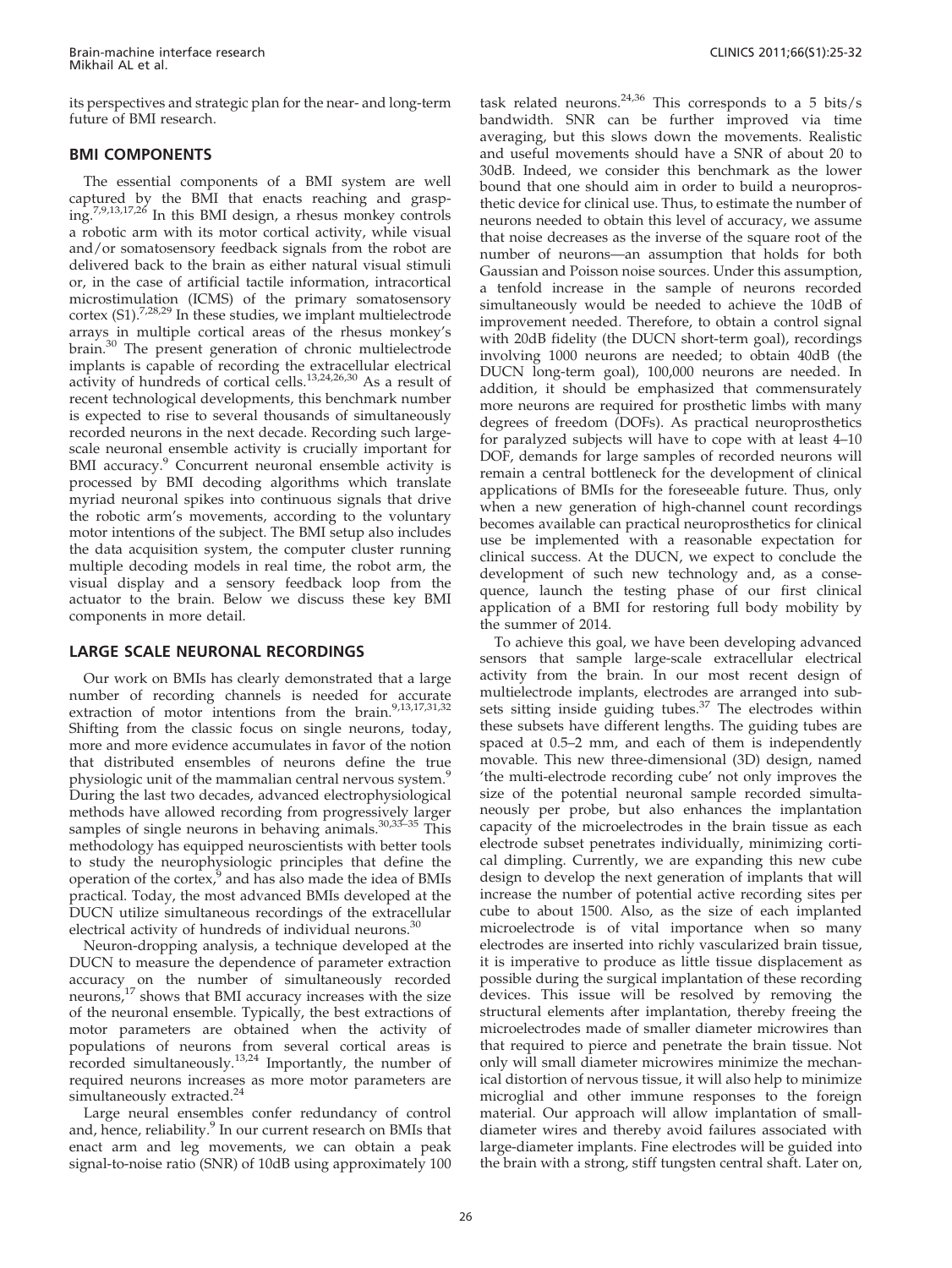the shaf[t](#page-6-0) [will](#page-6-0) [be](#page-6-0) [removed,](#page-6-0) [leaving](#page-6-0) [the](#page-6-0) [electrodes](#page-6-0) [in](#page-6-0) [the](#page-6-0) brain. E[ach single electrode shaft will carry 10–20 recording](#page-6-0) microwi[res,](#page-6-0) [staggered](#page-6-0) [to](#page-6-0) [cover](#page-6-0) [the](#page-6-0) [targeted](#page-6-0) [nervous](#page-6-0) [tissue.](#page-6-0) To refer properly to this new technology and to distinguish it from previous approaches, we have coined the term 'verylarge scale multichannel brain implants' (VLS-MBI).

## DECODING ALGORITHMS

Large-scale neuronal activity recorded by our very largescale multichannel brain implants will be processed by realtime BMI encoding algorithms that extract behavioral parameters, for example kinematic parameters of many DOF limb move[men](#page-6-0)ts. At the DUCN, we employ an integrat[ed BMI suite that combines the neurophysiologic](#page-6-0) recording and stimulation hardware, as well as the comput[er cluster that runs behavioral tasks and BMI](#page-6-0) decoders.24,29 We have incorporate[d](#page-6-0) [into](#page-6-0) [this](#page-6-0) [BMI](#page-6-0) [suite](#page-6-0) several [neuronal](#page-6-0) [decoders:](#page-6-0) [the](#page-6-0) [unscented](#page-6-0) [Kalman](#page-6-0) [filter,](#page-6-0)<sup>36</sup> the Wie[ner](#page-6-0) [filter,](#page-6-0) [artificial](#page-6-0) [neural](#page-6-0) [networks,](#page-6-0) [and](#page-6-0) [discrete](#page-6-0) state Bayesian approaches.<sup>38</sup> [In](#page-6-0) [particular,](#page-6-0) [the](#page-6-0) [unscented](#page-6-0) Kalman [filter makes Bayesian inferences of the repetitive](#page-6-0) patterns [of](#page-6-0) [the](#page-6-0) [movements](#page-6-0) [performed](#page-6-0) [during](#page-6-0) [arm](#page-6-0) [reaching](#page-6-0) tasks, as [such patterns will occur frequently in the tasks that](#page-6-0) a pract[ical](#page-6-0) [neuroprosthetic](#page-6-0) [limb](#page-6-0) [has](#page-6-0) [to](#page-6-0) [perform.](#page-6-0) [For](#page-6-0) example[, a prosthetic limb that aids in feeding moves back](#page-6-0) and fort[h](#page-6-0) [between](#page-6-0) [the](#page-6-0) [food](#page-6-0) [item](#page-6-0) [and](#page-6-0) [the](#page-6-0) [user's](#page-6-0) [mouth.](#page-6-0) [The](#page-6-0) unscent[ed Kalman filter exploits non-linear models of](#page-6-0) neural [tuning](#page-6-0) [and](#page-6-0) [prior](#page-6-0) [knowledge](#page-6-0) [about](#page-6-0) [movement](#page-6-0) patterns[. In addition, it keeps a short history of the state](#page-6-0) variable[s—in](#page-6-0) [this](#page-6-0) [case,](#page-6-0) [the](#page-6-0) [desired](#page-6-0) [limb](#page-6-0) [movements.](#page-6-0) [This](#page-6-0) algorith[m also captures complex patterns in the desired](#page-6-0) movem[ents. At the DUCN, the unscented Kalman filter was](#page-6-0) tested in a BMI that enacted arm reaching movements and achieved significantly better accuracy as co[mp](#page-6-0)ared to the Kalman filter, the Wiener filter, the popul[ation](#page-6-0) [vector](#page-6-0) method, [and the stochastic state point process filter.](#page-6-0)<sup>38</sup>

In ad[dition](#page-6-0) [to](#page-6-0) [the](#page-6-0) [unscented](#page-6-0) [Kalman](#page-6-0) [filter,](#page-6-0) [we](#page-6-0) [employ](#page-6-0) [a](#page-6-0) multiple[-model-switching](#page-6-0) [paradigm.](#page-6-0)<sup>24</sup> In this approach, separate [submodels are trained to decode particular](#page-6-0) behavio[ral](#page-6-0) [states](#page-6-0) [\(e.g.](#page-6-0) [the](#page-6-0) [grasping](#page-6-0) [phase](#page-6-0) [of](#page-6-0) [the](#page-6-0) [reach](#page-6-0) [and](#page-6-0) grasp [movement versus the reaching phase, or walking](#page-6-0) forward [versus](#page-6-0) [walking](#page-6-0) [backward\),](#page-6-0) [and](#page-6-0) [the](#page-6-0) [state](#page-6-0) [predictor](#page-6-0) model s[erves to detect the state and select the appropriate](#page-6-0) submod[el.](#page-6-0) [The](#page-6-0) [simplest](#page-6-0) [switching](#page-6-0) [model](#page-6-0) [works](#page-6-0) [as](#page-6-0) [a](#page-6-0) combina[tion of three linear decoding models: a model for](#page-6-0) predicti[ng](#page-6-0) [state](#page-6-0) [1](#page-6-0) [\(e.g.](#page-6-0) [reaching\),](#page-6-0) [a](#page-6-0) [model](#page-6-0) [for](#page-6-0) [state](#page-6-0) [2](#page-6-0) [\(e.g.](#page-6-0) graspin[g\) and the paradigm predictor model \(the switch\).](#page-6-0) These m[odels](#page-6-0) [are](#page-6-0) [arranged](#page-6-0) [in](#page-6-0) [two](#page-6-0) [layers](#page-6-0) [with](#page-6-0) [the](#page-6-0) [paradigm](#page-6-0) predicto[r](#page-6-0) [model](#page-6-0) [controlling](#page-6-0) [a](#page-6-0) [toggle](#page-6-0) [between](#page-6-0) [the](#page-6-0) [two](#page-6-0) kinemat[ic](#page-6-0) [submodels,](#page-6-0) [which](#page-6-0) [are](#page-6-0) [then](#page-6-0) [shunted](#page-6-0) [to](#page-6-0) [the](#page-6-0) [final](#page-6-0) output [of](#page-6-0) [the](#page-6-0) [switching](#page-6-0) [model.](#page-6-0) [W](#page-6-0)hen it is determined that the monkey is performing in state 1, one submodel is used to produce the output, and when state 2 is detected, the other submodel is used.

These algorithmic tools allow us to test different neural control modes. In the most straightforward implementation, we predict the kinematics of each joint of the limb and convert them into the actuator configuration. This control model is of interest for several reasons. First, this mode of operation is similar to the operation of the nervous system in controlling natural movements. Second, the number of degrees of freedom that can be achieved by a BMI is of great interest to those working in this field. At the same time, practical BMI applications will be inconvenient to use if the user is required to control each degree of freedom independently. To overcome this problem, we intend to implement i[n](#page-6-0) our clinical applications a mode of BMI operation in which the cont[rol](#page-6-0) [over](#page-6-0) [an](#page-6-0) [external](#page-6-0) [actuator](#page-6-0) [is](#page-6-0) [shared](#page-6-0) [between](#page-6-0) [the](#page-6-0) subject's [brain](#page-6-0) [activity](#page-6-0) [and](#page-6-0) [robotic](#page-6-0) [controls.](#page-6-0) [This](#page-6-0) [mode](#page-6-0) [of](#page-6-0) operatio[n](#page-6-0) [is](#page-6-0) [known](#page-6-0) [as](#page-6-0) [shared](#page-6-0) [control](#page-6-0) [of](#page-6-0) [a](#page-6-0) [BMI.39](#page-6-0) During shared c[ontrol, the subject's brain is primarily in charge of](#page-6-0) high-or[der](#page-6-0) [control](#page-6-0) [of](#page-6-0) [movements](#page-6-0) [\(when](#page-6-0) [to](#page-6-0) [initiate](#page-6-0) [movement](#page-6-0) and wh[ere to move\), whereas the low-level coordination of](#page-6-0) the mov[ement](#page-6-0) [is](#page-6-0) [performed](#page-6-0) [by](#page-6-0) [an](#page-6-0) [autonomous](#page-6-0) [control](#page-6-0)ler. Such sharing optimizes BMI performance: the user can control it through their voluntary intentions, whereas the robotic controller assures accuracy and stability.

### BRAIN-MACHINE-BRAIN INTERFACE

The DUCN rese[ar](#page-7-0)ch team was the first to add an artificial somatosensory fee[dback loop to a BMI for arm reaching. In](#page-7-0) our initi[al studies, we used spatiotemporal patterns of ICMS](#page-7-0) to instru[ct primate arm reaches. In a study conducted in owl](#page-7-0) monkeys,40 [we addressed two issues that are critical for](#page-7-0) using I[CMS](#page-7-0) [as](#page-7-0) [an](#page-7-0) [artificial](#page-7-0) [sensory](#page-7-0) [channel](#page-7-0) [in](#page-7-0) [neural](#page-7-0) prosthes[es: \(i\) whether such artificial sensation can be](#page-7-0) evoked [by](#page-7-0) [multichannel](#page-7-0) [ICMS;](#page-7-0) [and](#page-7-0) [\(ii\)](#page-7-0) [whether](#page-7-0) [ICMS](#page-7-0) [is](#page-7-0) suitable [for long-term usage in a BMI-like application. We](#page-7-0) explore[d](#page-7-0) [the](#page-7-0) [first](#page-7-0) [issue](#page-7-0) [by](#page-7-0) [testing](#page-7-0) [the](#page-7-0) [capacity](#page-7-0) [of](#page-7-0) [owl](#page-7-0) monkey[s to discriminate multichannel ICMS of increasing](#page-7-0) complex[ity.](#page-7-0) [We](#page-7-0) [investigated](#page-7-0) [the](#page-7-0) [second](#page-7-0) [issue](#page-7-0) [by](#page-7-0) [testing](#page-7-0) [the](#page-7-0) long-ter[m efficacy of ICMS over many months. We](#page-7-0) discover[ed](#page-7-0) [that](#page-7-0) [owl](#page-7-0) [monkeys](#page-7-0) [could](#page-7-0) [learn](#page-7-0) [to](#page-7-0) [discriminate](#page-7-0) spatiote[mporal patterns of ICMS delivered directly to their](#page-7-0) S1 and [guide](#page-7-0) [their](#page-7-0) [reaching](#page-7-0) [movements](#page-7-0) [based](#page-7-0) [on](#page-7-0) [this](#page-7-0) discrimi[nation. Owl monkeys were implanted with multi](#page-7-0)electrod[e](#page-7-0) [arrays](#page-7-0) [in](#page-7-0) [several](#page-7-0) [cortical](#page-7-0) [areas,](#page-7-0) [and](#page-7-0) [S1](#page-7-0) [implants](#page-7-0) were e[mployed](#page-7-0) [to](#page-7-0) [deliver](#page-7-0) [spatiotemporal](#page-7-0) [patterns](#page-7-0) [of](#page-7-0) [ICMS.](#page-7-0) The be[havioral](#page-7-0) [task](#page-7-0) [performed](#page-7-0) [by](#page-7-0) [the](#page-7-0) [owl](#page-7-0) [monkeys](#page-7-0) progres[sed](#page-7-0) [from](#page-7-0) [a](#page-7-0) [simple](#page-7-0) [requirement](#page-7-0) [of](#page-7-0) [detecting](#page-7-0) [the](#page-7-0) presenc[e](#page-7-0) [of](#page-7-0) [ICMS,](#page-7-0) [to](#page-7-0) [the](#page-7-0) [requirement](#page-7-0) [of](#page-7-0) [discriminating](#page-7-0) spatiote[mporal](#page-7-0) [patterns](#page-7-0) [created](#page-7-0) [using](#page-7-0) [four](#page-7-0) [electrode](#page-7-0) [pairs.](#page-7-0) The mo[nkeys](#page-7-0) [successfully](#page-7-0) [learned](#page-7-0) [these](#page-7-0) [tasks.](#page-7-0) [Interestingly,](#page-7-0) they lea[rned](#page-7-0) [new](#page-7-0) [microstimulation](#page-7-0) [patterns](#page-7-0) [more](#page-7-0) [rapidly](#page-7-0) compar[ed with initial trai](#page-7-0)ning. This result suggests that the monkey brain may have mimicked the operation of this intra-cor[tical microstimulation paradigm as if it were a new](#page-6-0) sensory channel.

In a s[tudy](#page-6-0) [conducted](#page-6-0) [in](#page-6-0) [rhesus](#page-6-0) [monkeys,](#page-6-0) [we](#page-6-0) [employed](#page-6-0) ICMS to [cue](#page-6-0) [monkeys](#page-6-0) [that](#page-6-0) [performed](#page-6-0) [BMI](#page-6-0) [reaching](#page-6-0) [tasks.](#page-6-0)<sup>29</sup> The beh[avioral](#page-6-0) [tasks](#page-6-0) [consisted](#page-6-0) [of](#page-6-0) [acquiring](#page-6-0) [visual](#page-6-0) [targets](#page-6-0) with a c[omputer](#page-6-0) [cursor.](#page-6-0) [The](#page-6-0) [monkeys](#page-6-0) [first](#page-6-0) [performed](#page-6-0) [the](#page-6-0) behavio[ral](#page-6-0) [tasks](#page-6-0) [manually,](#page-6-0) [using](#page-6-0) [a](#page-6-0) [hand-held](#page-6-0) [joystick,](#page-6-0) [and](#page-6-0) later co[ntrolled](#page-6-0) [the](#page-6-0) [cursor](#page-6-0) [movements](#page-6-0) [directly](#page-6-0) [with](#page-6-0) [the](#page-6-0) electrica[l](#page-6-0) [activity](#page-6-0) [of](#page-6-0) [a](#page-6-0) [sample](#page-6-0) [of](#page-6-0) [cortical](#page-6-0) [neurons.](#page-6-0) [Manual](#page-6-0) perform[ance data were used to train linear decoding models](#page-6-0) that ext[racted](#page-6-0) [cursor](#page-6-0) [position](#page-6-0) [from](#page-6-0) [the](#page-6-0) [modulations](#page-6-0) [of](#page-6-0) populati[ons of simultaneously recorded cortical cells. Once](#page-6-0) the mo[del](#page-6-0) [parameters](#page-6-0) [were](#page-6-0) [calculated,](#page-6-0) [the](#page-6-0) [mode](#page-6-0) [of](#page-6-0) operatio[n was switched to brain control during which the](#page-6-0) joystick [was](#page-6-0) [disconnected](#page-6-0) [from](#page-6-0) [the](#page-6-0) [cursor](#page-6-0) [and](#page-6-0) [cursor](#page-6-0) position [became directly controlled by the signals extracted](#page-6-0) from th[e](#page-6-0) [animal's](#page-6-0) [brain.](#page-6-0) [ICMS](#page-6-0) [of](#page-6-0) [S1](#page-6-0) [was](#page-6-0) [then](#page-6-0) [used](#page-6-0) [to](#page-6-0) [cue](#page-6-0) monkeys to which direction they had to move their arms during execution of a target choice task. In this experiment, monkeys had to choose among two visually identical targets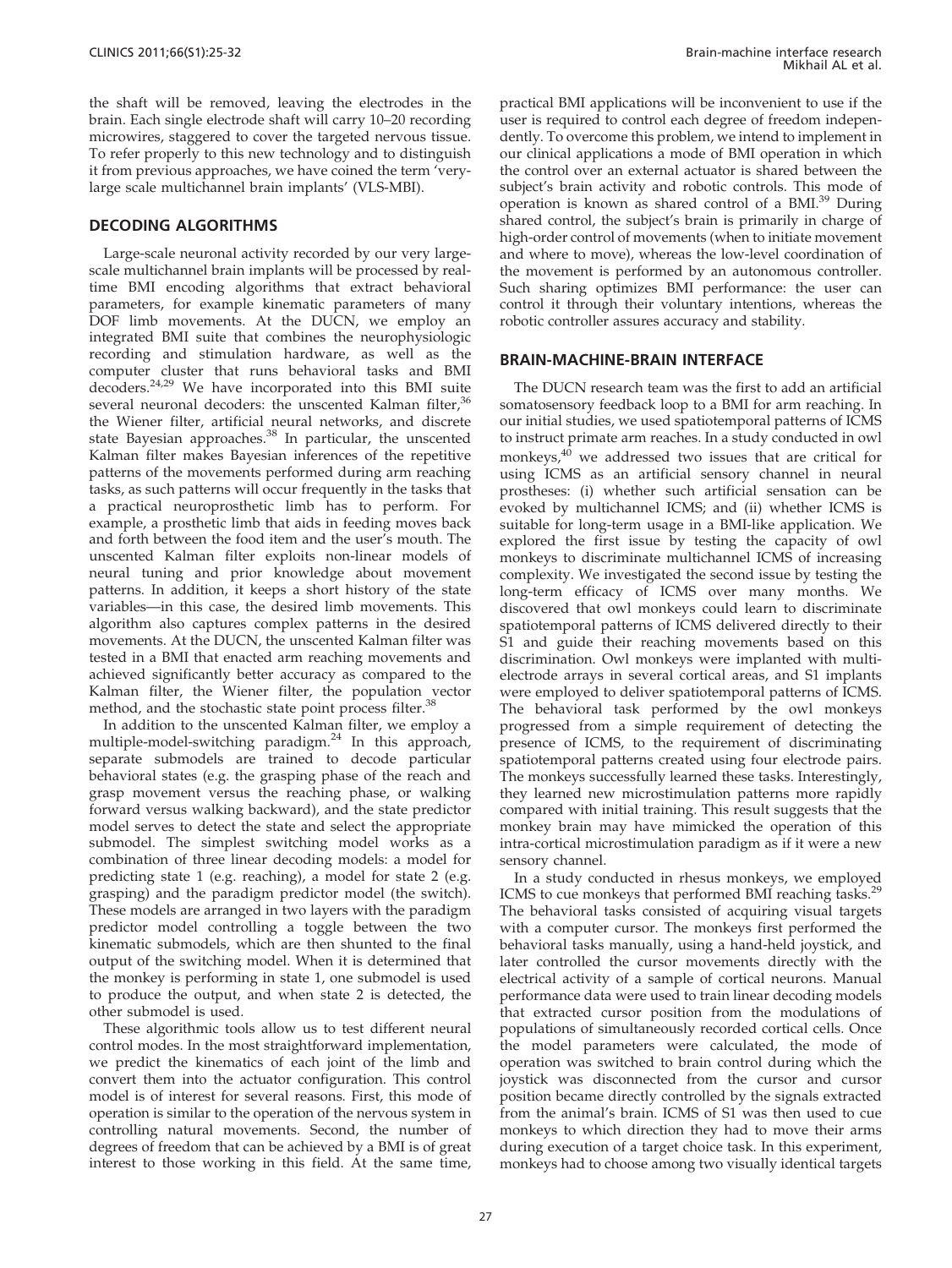based o[n](#page-6-0) [an](#page-6-0) [instruction,](#page-6-0) [in](#page-6-0) [the](#page-6-0) [format](#page-6-0) [of](#page-6-0) [spatiotemporal](#page-6-0) pattern [of ICMS, delivered directly to the animals' S1. The](#page-6-0) monkey[s were implanted with multiple microwire arrays in](#page-6-0) several c[ortical areas. The dorsal premotor cortex \(PMd\) and](#page-6-0) primary [motor cortex \(M1\) arrays were used to extract](#page-6-0) motor c[ommands, while the primary somatosensory cortex](#page-6-0) (S1) arra[y was employed as the main target for ICMS. The](#page-6-0) electrod[es chosen for ICMS yielded recorded S1 neurons](#page-6-0) with cle[ar receptive fields located on the ventral aspect of](#page-6-0) the seco[nd, third and fourth digits and palm pads. Biphasic](#page-6-0) current [pulses were injected into S1 through these electrode](#page-6-0) pairs sy[nchronously](#page-6-0) [at](#page-6-0) [30](#page-6-0) [to](#page-6-0) [60](#page-6-0) [H](#page-6-0)z. We [sim](#page-6-0)ultaneously recorded the electrical activity of 50–200 cor[tical neurons.](#page-6-0) The mo[nkeys learned to perform in BMI control with and](#page-6-0) without [using the joystick.](#page-6-0)

More[over,](#page-6-0) [in](#page-6-0) [our](#page-6-0) [recent](#page-6-0) [study,](#page-6-0)<sup>28</sup> ICMS served as an artificial [sense of active touch as it conveyed to the monkeys](#page-6-0) the prop[erties of virtual objects that the actuator \(computer](#page-6-0) cursor o[r](#page-6-0) [a](#page-6-0) [virtual](#page-6-0) [ima](#page-6-0)ge of a monkey arm) touched. Two monkeys learned to operate this new apparatus, without any need to move their own limbs or use visual feedback to solve the task.

Thus, as a result of converging principles of motor and sensory neuroprosthetics, we have demonstrated the feasibility of moving from a BMI to a brain-machine-brain interface in which artificial actuators and brain tissue are connected bi-directionally, without any meaningful interference or constraint imposed by the physical limits of the subject's body.

## POSITION SENSE

Having created a paradigm for introducing an artificial sense of touch to our BMIs, the next goal of the DUCN is to develop neuroprosthetic limbs that incorporate an artificial sense of position. Position sense is of great importance for clinical applications because ideal prosthetic limbs should be perceived as natural extensions of the users' bodies. Normally, such positional signals are provided by the afferents of muscles, joints a[nd s](#page-7-0)kin. Afferent information ascends to the brain where it is e[ventually transformed into](#page-7-0) represen[tations](#page-7-0) [encoding](#page-7-0) [limb](#page-7-0) [position](#page-7-0) [in](#page-7-0) [different](#page-7-0) [coordi](#page-7-0)nate fra[mes, such as body-centered and external space](#page-7-0)centered coordinates. $41,42$  [The complexity of spatial proces](#page-7-0)sing in [the](#page-7-0) [brain](#page-7-0) [makes](#page-7-0) [the](#page-7-0) [task](#page-7-0) [of](#page-7-0) [creating](#page-7-0) [an](#page-7-0) [artificial](#page-7-0) position [sense particularly difficult. Theoretically, artificial](#page-7-0) proprioc[eption could be implemented in a straightforward](#page-7-0) way by [applying microstimulation to the somatosensory](#page-7-0) cortex o[r thalamus that reproduces individual joint angles of](#page-7-0) an artif[icial arm. The subject would then experience](#page-7-0) sensatio[n of many DOFs of the artificial arm and would](#page-7-0) be able t[o perceive its spatial orientation. However, practical](#page-7-0) realizati[on of such position sense would be problematic](#page-7-0) because of numerous unc[ertainties in choosing the trans](#page-7-0)formatio[n from the stimulation patterns to the joint angles.](#page-7-0) Given t[he complexity of cortical processing of propriocep](#page-7-0)tive information,<sup>43</sup> [it would be impossible to implement](#page-7-0) such tra[nsformation as a precise mapping from the arm](#page-7-0) joints to [the](#page-7-0) [brain](#page-7-0) [somatosensory](#page-7-0) [map.](#page-7-0) [It](#page-7-0) [is](#page-7-0) [also](#page-7-0) [question](#page-7-0)able if t[he user would be able to transform the stimulation](#page-7-0) patterns designed to mimic individual joints into a coherent position sense. Additionally, certain centrally generated components of normal position sense, such as corollary discharges, $44$  would be difficult to incorporate in such implementation.

Because of these foreseen difficulties in the straightforward implementation of an artificial position sense, we chose a simpler and more feasible approach in which stimulation of S1 is not initially coupled to the orientation of the limb position, but instead represents 3D spatial locations to which the subject is required to reach. In this approach, the subject starts with learning how ICMS of cortical somatotopic representations of the body is mapped to a 3D space. Once the learning of such mapping is perfected, the same ICMS pattern is used to represent the spatial location of the endpoint of a prosthetic limb, fulfilling th[e](#page-7-0) goal of providing a limb neuroprosthetic with a position sense. [This experimental design bears similarity to the](#page-7-0) studies [on](#page-7-0) [sensory](#page-7-0) [substitution](#page-7-0) [in](#page-7-0) [which](#page-7-0) [visual](#page-7-0) [information](#page-7-0) was con[veyed by the stimulation of skin surfaces,](#page-7-0)  $45-47$  with the diffe[rence](#page-7-0) [that,](#page-7-0) [instead](#page-7-0) [of](#page-7-0) [using](#page-7-0) [peripheral](#page-7-0) [receptors](#page-7-0) [as](#page-7-0) the entr[y](#page-7-0) [point](#page-7-0) [for](#page-7-0) [the](#page-7-0) [artificial](#page-7-0) [sensory](#page-7-0) [channel,](#page-7-0) [we](#page-7-0) [opted](#page-7-0) [to](#page-7-0) deliver t[he](#page-7-0) [information](#page-7-0) [directly](#page-7-0) [to](#page-7-0) [the](#page-7-0) [somatosensory](#page-7-0) [cortex](#page-7-0) or thala[mus.](#page-7-0) [We](#page-7-0) [expect](#page-7-0) [that](#page-7-0) [similarly](#page-7-0) [to](#page-7-0) [sensory](#page-7-0) [substitu](#page-7-0)tion usi[ng peripheral stimulation, training with stimulation](#page-7-0) of the s[omatosensory](#page-7-0) [areas](#page-7-0) [of](#page-7-0) [the](#page-7-0) [brain](#page-7-0) [would](#page-7-0) [eventually](#page-7-0) give ris[e to an artificial position sense that represents](#page-7-0) external [space.](#page-7-0) [Furthermore,](#page-7-0) [we](#page-7-0) [expect](#page-7-0) [that](#page-7-0) [as](#page-7-0) [such](#page-7-0) [position](#page-7-0) sense be[comes coupled to the po](#page-7-0)sition of a virtual image of a monkey arm (monkey avatar), monkeys will develop an artificial proprioception sense capable of guiding their movements thereafter.

## **OPTOGENETICS**

Our initial approach to s[ensorizing neuroprosthetic limbs](#page-6-0) was bas[ed on ICMS, which](#page-7-0) [involves](#page-6-0) [delivering](#page-6-0) [small](#page-6-0) [pulses](#page-6-0) of curre[nt through microelectrodes directly into the sensory](#page-7-0) areas of the brain.28,29,40 Although this techni[que](#page-7-0) [proved](#page-7-0) [to](#page-7-0) be effici[ent in bi-directional BMIs, it has relatively low](#page-7-0) spatial resolution<sup>48</sup> [and](#page-7-0) [produces](#page-7-0) [electrical](#page-7-0) [artifacts](#page-7-0) [that](#page-7-0) saturate [neural](#page-7-0) [recording](#page-7-0) [channels,](#page-7-0)<sup>49</sup> causing problems for extractin[g neural activity both during and after this period,](#page-7-0) as it typically oc[cludes](#page-7-0) [5–10](#page-7-0) [ms](#page-7-0) [of](#page-7-0) [neural](#page-7-0) [data](#page-7-0) [per](#page-7-0) [pulse.](#page-7-0) ICMS ac[ts on both fibers and neurons, and neurons in the](#page-7-0) stimulat[ed](#page-7-0) [area](#page-7-0) [may](#page-7-0) [become](#page-7-0) [inhibited](#page-7-0) [instead](#page-7-0) [of](#page-7-0) [being](#page-7-0) excited.<sup>50</sup> [A further prob](#page-7-0)lem is that ICMS pulses have to be precisely balanced, otherwise an unbalanced current injection could cause damage to the neural tissue stimulated by this procedure.

To explore an alternative method for sensorizing neuroprosthetics, we [hav](#page-7-0)e started to design a cortical multichannel stimulator [based](#page-7-0) [on](#page-7-0) [optogenetics—a](#page-7-0) [new](#page-7-0) [technique](#page-7-0) for the [stimulation of neurons. Optogenetics is based](#page-7-0) on genetically modified ion channels th[at](#page-7-0) [respond](#page-7-0) [directly](#page-7-0) to light.<sup>51</sup> [These light-gated ion channels, such as](#page-7-0) Channel[rhodopsin-2](#page-7-0) [\(Chr-2\),](#page-7-0) [allow](#page-7-0) [precise,](#page-7-0) [millisecond](#page-7-0) control of specific neurons.<sup>52,53</sup> [This](#page-7-0) [technique](#page-7-0) [eliminates](#page-7-0) most of [the](#page-7-0) [key](#page-7-0) [problems](#page-7-0) [associated](#page-7-0) [with](#page-7-0) [ICMS:](#page-7-0) [there](#page-7-0) [is](#page-7-0) [no](#page-7-0) associat[ed](#page-7-0) [electrical](#page-7-0) [artifact](#page-7-0) [to](#page-7-0) [interfere](#page-7-0) [with](#page-7-0) [the](#page-7-0) [electro](#page-7-0)physiolo[gical recordings, nor any tissue damage from the](#page-7-0) current i[njection.](#page-7-0) [It](#page-7-0) [also](#page-7-0) [allows](#page-7-0) [for](#page-7-0) [finer](#page-7-0) [control](#page-7-0) [of](#page-7-0) [the](#page-7-0) [spatial](#page-7-0) pattern [of activation. We expect that multichannel optoge](#page-7-0)netic sti[mulation](#page-7-0) [combined](#page-7-0) [with](#page-7-0) [multichannel](#page-7-0) [neuronal](#page-7-0) recordings will allow us to develop an artificial position sense in monkeys and to study the neuronal mechanisms involved in it. Bi-directional BMIs based on such a design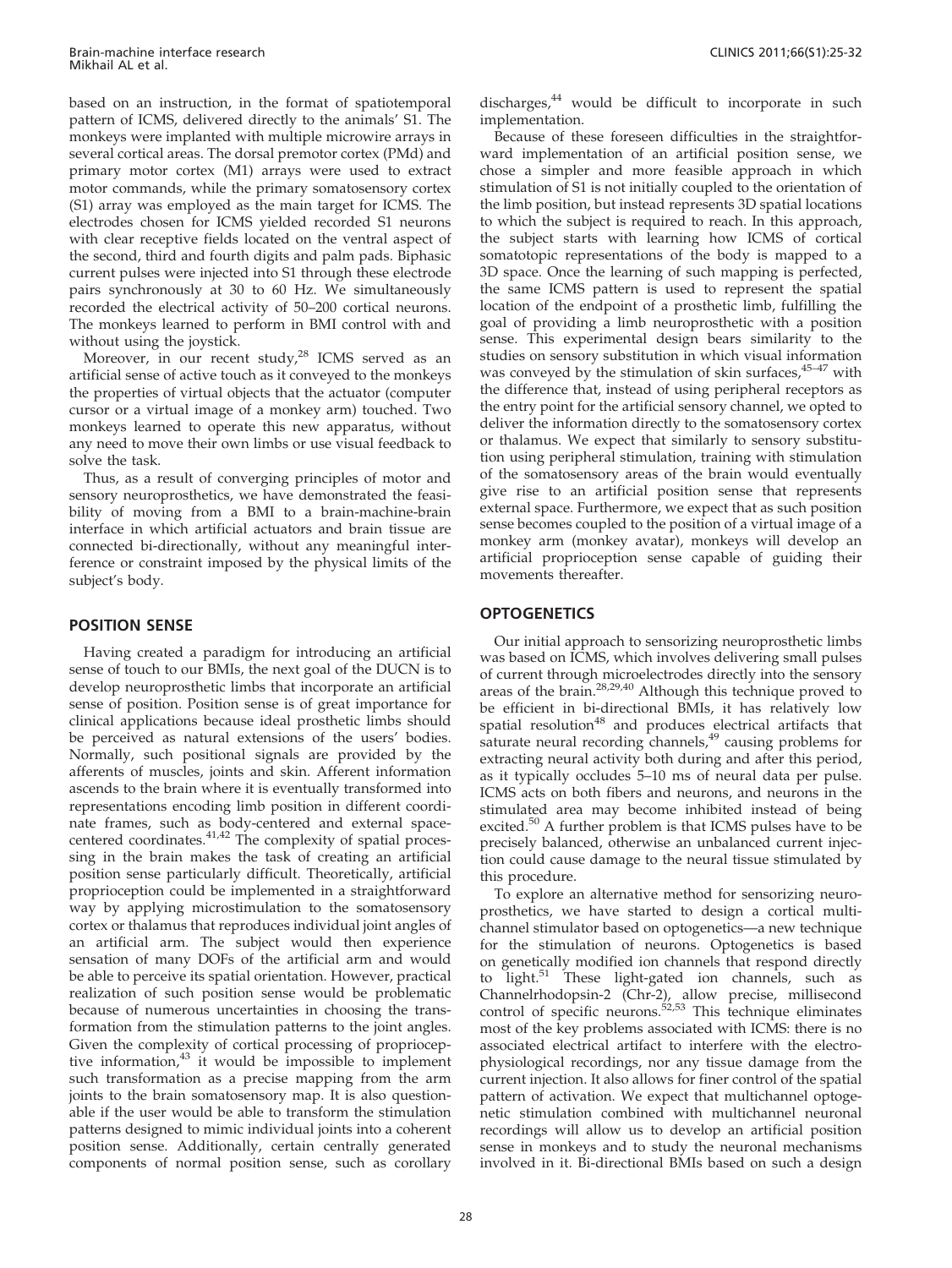would b[e](#page-7-0) [superior](#page-7-0) [to](#page-7-0) [current](#page-7-0) [designs](#page-7-0) [in](#page-7-0) [both](#page-7-0) [the](#page-7-0) [specificity](#page-7-0) and lon[g-term performance of the sensory loop and the](#page-7-0) quality [of neuronal recordings. We are currently building a](#page-7-0) prototy[pe optogenetic implant that will simultaneously](#page-7-0) sample [the activity of cortical neuronal ensembles and](#page-7-0) deliver [complex](#page-7-0) [stimulation](#page-7-0) [patterns](#page-7-0) [through](#page-7-0) [multichannel](#page-7-0) optogen[etic stimulation of cortical sensory areas. Our](#page-7-0) optogen[etic arrays consist of both recording electrodes and](#page-7-0) fibers fo[r](#page-7-0) [optical](#page-7-0) [stimulation.](#page-7-0) [This](#page-7-0) [design](#page-7-0) [uses](#page-7-0) [a](#page-7-0) [novel](#page-7-0) [light](#page-7-0) delivery [system in which light pulses from a laser are](#page-7-0) directed [onto a Digital Micromirror Device. These DMD](#page-7-0) chips co[nsist](#page-7-0) [of](#page-7-0) [over](#page-7-0) [150,000](#page-7-0) [individually](#page-7-0) [movable](#page-7-0) [micro](#page-7-0)meter si[ze mirrors. Depending on the alignment of these](#page-7-0) mirrors, [they will either allow the light to bypass the chip or](#page-7-0) reflect i[t into the components of a multicore fiberoptic,](#page-7-0) therefor[e allowing incredibly sophisticated patterns of](#page-7-0) activatio[n. The multicore fibers consist of 30,000 individual](#page-7-0) strands. [A number of these strands will be attached to](#page-7-0) movable [electrode shafts allowing them](#page-7-0) to penetrate deep into the cortical columnar structure, thus negating the problem of light scatter by the tissue and allow very specific targeting of individual neurons.

After the Chr-2 gene is delivered to the somatosensory and motor cortex of our monkeys through adeno-associated virus vector (AAV) injections performed using implanted cannulae, combined optical-stimulation/recording grids will be inserted in the cortex through the same cannulae. We expect that implanted animals will learn to use the spatiotemporal optogenetic stimulation delivered to their S1 as BMI feedback. We will integrate this artificial sensory channel into our real-time BMI system, in which monkeys control the movements of primate virtual bodies, known as avatars, directly by brain activity while receiving sensory input through spatiotemporal optogenetic stimulation.

#### BIMANUAL BMI

So far, BMIs for arm movements involved only a single actuator that typically enacted reaching and grasping movements. Future BMIs will have to generate bimanual functionality. In their truest sense, bimanual movements are temporally and spatially coordinated movements of both upper limbs. At the DUCN, we are designing a BMI capable of extracting the m[otor c](#page-7-0)ommands to enact such coordination. The starting point i[n developing a bimanual BMI is to](#page-7-0) underst[and the underlying cortical processes. Bimanual](#page-7-0) processe[s activate different subsets of neurons than unim](#page-7-0)anual tasks.54–59 [As](#page-7-0) [previous](#page-7-0) [BMI](#page-7-0) [research](#page-7-0) [has](#page-7-0) [focused](#page-7-0) [on](#page-7-0) uniman[ual tasks, a key component of transitioning to](#page-7-0) successf[ul bimanual control will be recognizing and adapt](#page-7-0)ing to t[he](#page-7-0) [differences](#page-7-0) [in](#page-7-0) [the](#page-7-0) [cortical](#page-7-0) [representation](#page-7-0) [of](#page-7-0) [this](#page-7-0) behavio[r. Unimanual movement initiation and coordination](#page-7-0) have oft[en been shown to be correlated to neural activity in](#page-7-0) the cont[ralateral](#page-7-0) [hemisphere](#page-7-0) [of](#page-7-0) [the](#page-7-0) [motor](#page-7-0) [cortex.](#page-7-0) [However,](#page-7-0) in tasks [involving both arms, activated cortical areas are less](#page-7-0) clearly [defined and have greater interhemispheric interac](#page-7-0)tions. Interhemispheric connections of premotor regions have be[en the subject of several investigations, and several](#page-7-0) findings [point](#page-7-0) [to](#page-7-0) [the](#page-7-0) [fact](#page-7-0) [that](#page-7-0) [these](#page-7-0) [regions](#page-7-0) [exhibit](#page-7-0) [much](#page-7-0) greater [interhemispheric connectivity than M1.](#page-7-0)<sup>59</sup> At least five cortical regions show activation related to inter-limb coordination: dorsal premotor cortex (PMd); cingulate motor area (CMA); supplementary motor area (SMA); posterior parietal cortex (PPC); and  $M1.^{60}$  We will implant these areas to build the first bimanual BMI.

In our bimanual BMI experiment, monkeys have to move two avatar hands within an initial target that appears in the center of the screen. When this task is learned, the monkey will learn a similar behavior, except that two peripheral targets will appear, and the monkeys will have to guide each avatar hand to the separate targets. We expect that monkeys will eventually learn to control such bimanual movements through a BMI, without engaging any overt movements of their limbs.

#### BIPEDAL LOCOMOTION

Previous BMI studies focuse[d](#page-6-0) [predominantly on the](#page-6-0) behavio[ral](#page-6-0) [tasks](#page-6-0) [in](#page-6-0) [which](#page-6-0) [an](#page-6-0) [artificial](#page-6-0) [actuator](#page-6-0) [enacted](#page-6-0) upper e[xtremity movements, such as reaching and grasping.](#page-6-0) Except for a few studies,  $24,61,62$  [virtually](#page-6-0) [no](#page-6-0) [attempts](#page-6-0) [have](#page-6-0) been m[ade to tra](#page-7-0)[n](#page-6-0)[slate BMI technology t](#page-7-0)[o](#page-6-0) [tasks enacting](#page-7-0) motor functionality of lower extremities. Yet, deficits or the complet[e loss of the ability to walk present a considerable](#page-7-0) problem[. Such deficits commonly result from](#page-7-0) [spinal](#page-7-0) [cord](#page-7-0) injury,<sup>63–65</sup> [neurologic diseases](#page-7-0)<sup>66,67</sup> and limb loss.<sup>68</sup> Surveys of paraplegic patients showed that they prioritiz[ed](#page-7-0) [walking](#page-7-0) and tru[nk](#page-7-0) [stability](#page-7-0) [among](#page-7-0) [the](#page-7-0) [most](#page-7-0) [desired](#page-7-0) [motor](#page-7-0) [functions](#page-7-0) they wo[uld](#page-7-0) [like](#page-7-0) [to](#page-7-0) [be](#page-7-0) restored. $69,70$  Quadriplegic patients prioritiz[ed](#page-7-0) [arm](#page-7-0) [and](#page-7-0) [hand](#page-7-0) function.<sup>69</sup> Thus, developing neural p[rosthetic](#page-7-0) [devices](#page-7-0) [for](#page-7-0) [restoration](#page-7-0) [of](#page-7-0) [leg](#page-7-0) [mobility](#page-7-0) [is](#page-7-0) [as](#page-7-0) importa[nt](#page-7-0) [as](#page-7-0) [developing](#page-7-0) [neuroprosthetics](#page-7-0) [for](#page-7-0) [resuming](#page-7-0) [arm](#page-7-0) and han[d](#page-7-0) [movements,](#page-7-0) [and](#page-7-0) [for](#page-7-0) [some](#page-7-0) [c](#page-7-0)ategories of patients it is their top priority. Such neuroprosthetic devices [w](#page-6-0)ould clearly have a major impact on the community of pa[tients](#page-6-0) sufferin[g](#page-6-0)[from](#page-6-0)[leg](#page-6-0)[paralysis.](#page-6-0)

In our treadmill locomotion setup, rhesus macaques walked bipedally on a custom modified treadmill.<sup>24</sup> We tracked moveme[nts](#page-7-0) [of](#page-7-0) [the](#page-7-0) [right](#page-7-0) [legs](#page-7-0) [of](#page-7-0) [the](#page-7-0) [monkeys](#page-7-0) [using](#page-7-0) [a](#page-7-0) [wireless,](#page-7-0) video-based tracking system developed in our laboratory.<sup>71</sup> We the[n added a se](#page-6-0)[cond](#page-7-0) [tracking](#page-7-0) [system](#page-7-0) [to](#page-7-0) [the](#page-7-0) [setup](#page-7-0) [and](#page-7-0) tracked movements o[f both legs. Leg kinematics and electro](#page-6-0)myogra[phies](#page-6-0) [\(EMGs\)](#page-6-0) [of](#page-6-0) [leg](#page-6-0) [muscles](#page-6-0) [were](#page-6-0) [reconstructed](#page-6-0) [from](#page-6-0) neurona[l ensemble activity in real time using the Wiener](#page-6-0) filter.<sup>13,17,26,72</sup> [While](#page-6-0) [the](#page-6-0) [individual](#page-6-0) [neuronal](#page-6-0) [firing](#page-6-0) [rates](#page-6-0) [were](#page-6-0) highly [variable from step to step at the millisecond scale,](#page-6-0) combini[ng](#page-6-0) [the](#page-6-0) [activity](#page-6-0) [of](#page-6-0) [many](#page-6-0) [neurons](#page-6-0) [using](#page-6-0) [a](#page-6-0) [BMI](#page-6-0) [decoder](#page-6-0) produce[d accurate predictions of leg movements. Extraction of](#page-6-0) neural i[nformation](#page-6-0) [performed](#page-6-0) [separately](#page-6-0) [for](#page-6-0) [different](#page-6-0) [cortical](#page-6-0) areas sh[owed](#page-6-0) [that](#page-6-0) [walking](#page-6-0) [parameters](#page-6-0) [could](#page-6-0) [be](#page-6-0) [predicted](#page-6-0) using n[euronal](#page-6-0) [activity](#page-6-0) [recorded](#page-6-0) [in](#page-6-0) [eith](#page-6-0)er M1 or S1 contralateral to the right leg, as well as ipsilateral M1. I[n](#page-6-0) these experiments, neuronal ensemble activity was simultane[ously](#page-6-0) recorde[d from all 384 channels.](#page-6-0)

Using [the](#page-6-0) [locomotion](#page-6-0) [setup,](#page-6-0) [we](#page-6-0) [also](#page-6-0) [demonstrated](#page-6-0) [real-time](#page-6-0) BMI control of bipedal walking in a robot. $27$  We sent the predictio[ns](#page-6-0) [of](#page-6-0) [monkey](#page-6-0) [leg](#page-6-0) [kinematics](#page-6-0) [to](#page-6-0) [the](#page-6-0) [Advanced](#page-6-0) Telecom[munications Research Institute \(ATR\), Kyoto, Japan,](#page-6-0) where o[ur](#page-6-0) [collaborators](#page-6-0) [set](#page-6-0) [their](#page-6-0) [humanoid](#page-6-0) [51-degree](#page-6-0) [of](#page-6-0) [freedom](#page-6-0) robot (manufactured by SARCOS, Salt Lake City, UT, USA) to [repro](#page-7-0)duce monkey locomotion patterns. The monkey received visual feedback of the robot's movements on a video screen.

#### POSTURE AND BALANCE

BMI for restoration of lower limb function is fundamentally different from the BMI for upper limbs because it has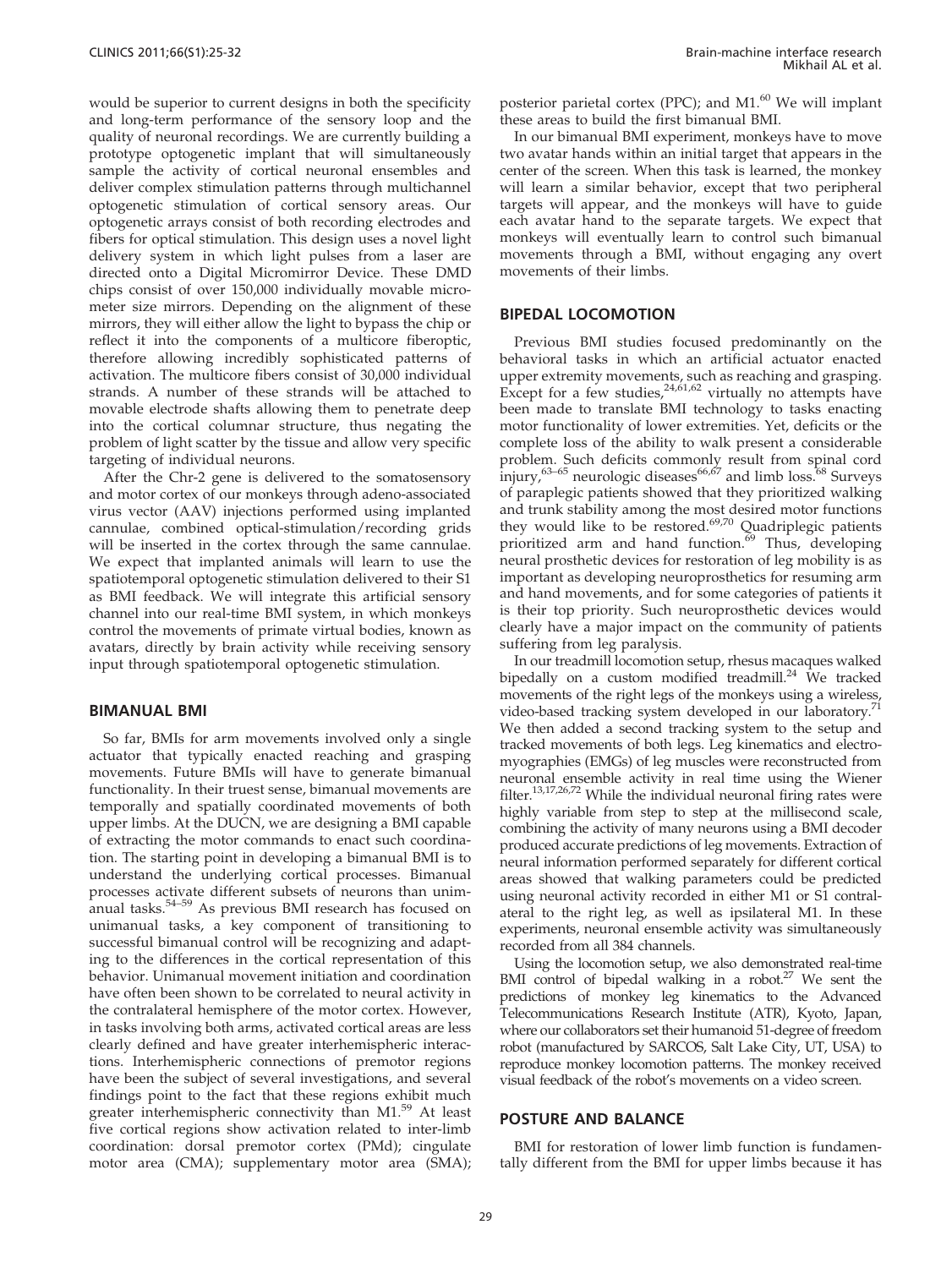to not only replicate basic gait and stepp[ing](#page-6-0) [functions,](#page-6-0) [but](#page-6-0) also ada[pt](#page-6-0) [to](#page-6-0) [postural](#page-6-0) [control.](#page-6-0) [In](#page-6-0) [addition](#page-6-0) [to](#page-6-0) [developing](#page-6-0) [a](#page-6-0) BMI for [bipedal](#page-6-0) [locomotion,](#page-6-0) [we](#page-6-0) [have](#page-6-0) [developed](#page-6-0) [a](#page-6-0) [proof](#page-6-0) [of](#page-6-0) concept [BMI](#page-6-0) [for](#page-6-0) [postural](#page-6-0) [control.](#page-6-0)<sup>25</sup> Using this experimental setup, in [which](#page-6-0) [monkeys](#page-6-0) [stood](#page-6-0) [on](#page-6-0) [a](#page-6-0) [platform](#page-6-0) [that](#page-6-0) [produced](#page-6-0) abrupt [horizontal](#page-6-0) [movements](#page-6-0) [and](#page-6-0) [evoked](#page-6-0) [postural](#page-6-0) [pertur](#page-6-0)bations, [we](#page-6-0) [demonstrated](#page-6-0) [recently](#page-6-0) [that](#page-6-0) [cortical](#page-6-0) [neurons](#page-6-0) modulat[e their firing rate in relation to changes in posture.](#page-6-0) We then [applied](#page-6-0) [BMI](#page-6-0) [decoders](#page-6-0) [to](#page-6-0) [extract](#page-6-0) [information](#page-6-0) [about](#page-6-0) these ch[anges from cortical ensemble activity. The platform](#page-6-0) was dri[ven](#page-6-0) [either](#page-6-0) [rhythmically,](#page-6-0) [allowing](#page-6-0) [the](#page-6-0) [animal](#page-6-0) [to](#page-6-0) anticipat[e the upcoming perturbation, or with a random](#page-6-0) time de[lay](#page-6-0) [between](#page-6-0) [movements](#page-6-0) [so](#page-6-0) [that](#page-6-0) [the](#page-6-0) [animal](#page-6-0) [was](#page-6-0) unable t[o predict when the next movement would come.](#page-6-0) Similarl[y](#page-6-0) [to](#page-6-0) [our](#page-6-0) [treadmill](#page-6-0) [experiments,](#page-6-0) [single](#page-6-0) [unit](#page-6-0) [analysis](#page-6-0) of the n[eural activity showed that a vast majority of cortical](#page-6-0) neurons [\(mostly](#page-6-0) [in](#page-6-0) [M1](#page-6-0) [and](#page-6-0) [S1](#page-6-0) [representations](#page-6-0) [of](#page-6-0) [the](#page-6-0) [legs\)](#page-6-0) were hi[ghly modulated in association with compensatory](#page-6-0) postural [reactions.](#page-6-0) [These](#page-6-0) [modulations](#page-6-0) [were](#page-6-0) [directionally](#page-6-0) tuned: n[euronal rates changed differently depending on the](#page-6-0) directio[n](#page-6-0) [of](#page-6-0) [platform](#page-6-0) [displacement.](#page-6-0) [The](#page-6-0) [BMI](#page-6-0) [decoder](#page-6-0) [based](#page-6-0) on a li[near model predicted postural disturbances with](#page-6-0) good s[ignal-to-noise](#page-6-0) [ratios.](#page-6-0) [Importantly,](#page-6-0) [the](#page-6-0) [decoder](#page-6-0) yielded [different results depending on anticipated versus](#page-6-0) unantici[pated](#page-6-0) [platform](#page-6-0) [displacements.](#page-6-0) [Model](#page-6-0) [parameters](#page-6-0) were dif[ferent in these two cases, and anticipated displace](#page-6-0)ments [were](#page-6-0) [predicted](#page-6-0) [with](#page-6-0) [higher](#page-6-0) [accuracy](#page-6-0) [than](#page-6-0) [antici](#page-6-0)pated. [These](#page-6-0) [results](#page-6-0) [show](#page-6-0) [the](#page-6-0) [feasibility](#page-6-0) [of](#page-6-0) [a](#page-6-0) [BMI](#page-6-0) [for](#page-6-0) restoration of upright posture. The concrete implementation of such a BMI should be based on shared control rather than relying solely on cortical modulations for postural control.

## INTEGRATING FUNCTIONAL ELECTRICAL STIMULATION (FES) TO THE BMI PARADIGM

The i[ssue](#page-7-0) [of](#page-7-0) [directly](#page-7-0) [actuating](#page-7-0) [the](#page-7-0) [movements](#page-7-0) [o](#page-7-0)f paralyze[d](#page-7-0) [legs](#page-7-0) [has](#page-7-0) [been](#page-7-0) [addressed](#page-7-0) [in](#page-7-0) [many](#page-7-0) [clinical](#page-7-0) [studies](#page-7-0) in spina[l cord injury patients. Robotic orthoses](#page-7-0)<sup>73-75</sup> and functional electrical stimulation (FES) devices<sup>76–79</sup> have been introduc[ed](#page-7-0) [as](#page-7-0) [therapies](#page-7-0) [for](#page-7-0) [leg](#page-7-0) [paralysis.](#page-7-0) [FES](#page-7-0) [devices](#page-7-0) [for](#page-7-0) [the](#page-7-0) lower e[xtremities](#page-7-0) [date](#page-7-0) [back](#page-7-0) [to](#page-7-0) [the](#page-7-0) [1960s](#page-7-0) [when](#page-7-0) [the](#page-7-0) [first](#page-7-0) [FES](#page-7-0) applicati[on](#page-7-0) [to](#page-7-0) [restore](#page-7-0) [standing](#page-7-0) [was](#page-7-0) developed. $80$  In this study, p[araplegic subjects were able to stand after FES was](#page-7-0) applied to their quadriceps and gluteus maximus muscles. Also in [the 1960s, FES of the common peroneal nerve was](#page-7-0) used to correct foot drop during the swing [phase](#page-7-0) [of](#page-7-0) [the](#page-7-0) gait.<sup>81</sup> F[oot drop stimulators have been commercialized.](#page-7-0)<sup>82,83</sup> This tec[hnique](#page-7-0) [is](#page-7-0) [used](#page-7-0) [in](#page-7-0) [a](#page-7-0) [Parastep](#page-7-0)® system developed by Sigmedi[cs, Inc, Fairborn, OH, USA.](#page-7-0)<sup>84,85</sup> At present, a variety of FES [methods have been](#page-7-0) [developed](#page-7-0) [that](#page-7-0) [allow](#page-7-0) [stimulation](#page-7-0) of multiple muscle g[roups with surface or intramuscular](#page-7-0) electrod[es.](#page-7-0) [Importantly,](#page-7-0) [FES](#page-7-0) [systems](#page-7-0) [have](#page-7-0) [many](#page-7-0) [positive](#page-7-0) therape[utic effects on patients with incomplete spinal cord](#page-7-0) injury (SCI).<sup>79</sup> [Unfortunately,](#page-7-0) [current](#page-7-0) [FES](#page-7-0) [systems](#page-7-0) [allow](#page-7-0) [for](#page-7-0) only cru[de movement such as short-distance ambulation or](#page-7-0) short-ter[m](#page-7-0) [standing,](#page-7-0) [require](#page-7-0) [support](#page-7-0) [from](#page-7-0) [a](#page-7-0) [walker](#page-7-0) [or](#page-7-0) similar t[ool, and are primarily offered as a way to avoid](#page-7-0) medical [complications](#page-7-0) [of](#page-7-0) [prolonged](#page-7-0) [limb](#page-7-0) [inactivity](#page-7-0) [rather](#page-7-0) than as [an alternative to l](#page-7-0)ocomotion restoration. Additionally, such systems require manual actuation by the user, resulting in a limited and arguably non-intuitive way to restore leg function.

Building on our success in BMIs that enact bipedal locomotion and postural control, we are currently developing a cortically driven FES system for the restoration of walking. This novel BMI will be tested in a monkey model of bipedal walking. Our objective is to build a BMI-driven FES system that produces bipedal locomotion patterns by converting cortical ensemble activity into stimulation patterns that drive leg muscles. We suggest that BMI control over bipedal locomotion can be established by recording large-scale cortical activity from the sensorimotor cortex, extracting locomotion patterns from the raw cortical signals and converting them into trains of FES applied to multiple leg muscles.

## WHOLE-BODY NEUROPROSTHETIC

As follows from our results on BMIs that enact leg movements, BMIs for the whole body are likely to become a real possibility in the near future. We prop[os](#page-6-0)e the development of a whole-body BMI in which neur[onal ensemble](#page-6-0) activity [recorded from multiple cortical areas in rhesus](#page-6-0) monkey[s controls the actuators that enact movements of](#page-6-0) both up[per and lower extremities.](#page-6-0)<sup>37</sup> This BMI will be first implem[ented in a virtual environment \(monkey avatar\) and](#page-6-0) then usi[ng a whole-body exoskeleton. In these experiments](#page-6-0) we will [also examine the plasticity of neu](#page-6-0)ronal ensemble properties caused by their involvement in the whole-body BMI control and the ability of cortical ensembles to adapt to represent novel external actuators.

Furthermore, we will also explore the ability of an animal to navigate a virtual environment using both physical and neural control that engages both the upper and lower limbs. The first phase of these experiments will be to train the animals to walk in a bipedal manner on a treadmill while assisting the navigation with a hand steering control. We [have](#page-7-0) already built a virtual environment needed for the [mon](#page-7-0)key to navigate using 3D visualization software. Within this environment, the monkey's body is represented by a life-like avatar. This representation is viewed in the third [pers](#page-7-0)on by the monkey and employs real-world inverse kinematics to move, allowing the avatar's limbs to move in close relation to the experimental animal.

Initially, the direction that the avatar is facing will be dictated by the monkey moving a handlebar with its hands. As the animal moves the handlebar left or right, the avatar will rotate in the corresponding direction. The avatar's legs will mimic the exact motion of the monkey's legs on the treadmill. The simplest task will be for the animal to simply move the avatar forward to an object that represents a reward, a virtual fruit. Virtual fruits will appear at different angular positions relative to the monkey, which will let us measure the neuronal representation of navigation direction and modulations in cortical arm representation related to the steering. The monkey will have to make several steps while steering in the required direction to approach a virtual reward and to obtain an actual reward. The next set of experiments will allow the animal to control the virtual BMI in a manner similar to how we anticipate that the eventual application will be used: with no active movement of the subject's body parts. The animals will use the neural control of the environment to obtain rewards when they are seated in a monkey chair. We expect that the monkey will be able to generate periodic neural modulations associated with individual steps of the avatar even though it does not perform any actual steps with its own legs.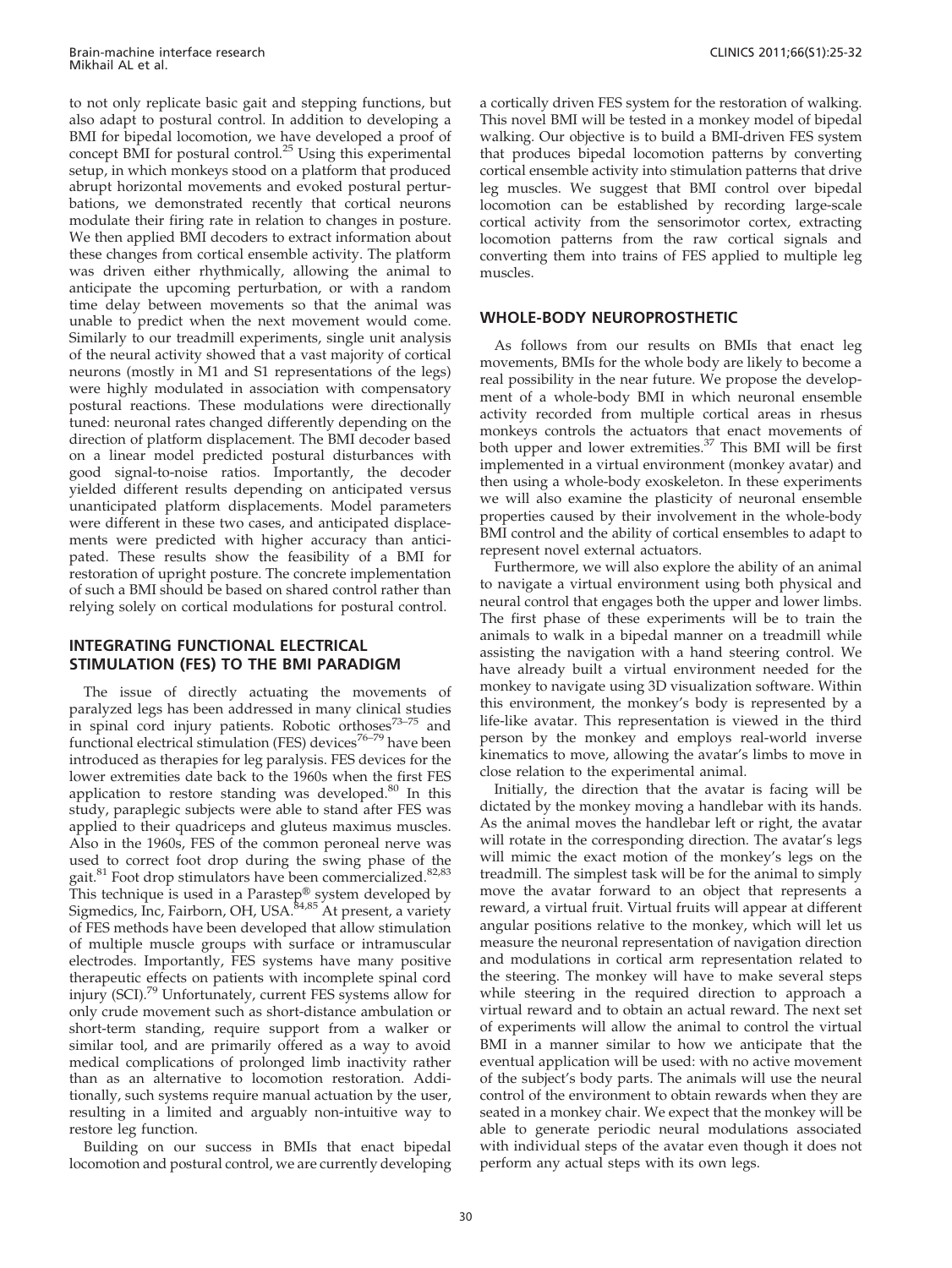<span id="page-6-0"></span>Finally, we will use the algorithms developed in these experiments to control a full-body monkey exoskeleton in a non-human primate which has been subjected to a spinal cord anesthetic block to produce a temporary and reversible state of quadriplegia. This exoskeleton will encase the monkey's arms and legs. It will be attached to the monkey using bracelets molded in the shape of the monkey's limbs. A full body exoskeleton prototype will be utilized. The basic design and controller will be based on the humanoid robot, Computational Brain (CB).<sup>27,86</sup> The exoskeleton will provide full-sensory feedback to the BMI set up—joints position/ velocity/torque, ground contacts and orientations. In BMI mode, the exoskeleton will guide the monkey's limbs with smooth motions while at the same time monitoring its range of motions to ensure it is within the safety limits. This demonstration will provide the first prototype of a neural prosthetic device that would allow paralyzed people to walk again.

#### **CONCLUSIONS**

BMI technology offers a revolutionary treatment for paralysis. Recent studies suggest that BMIs have the potential to restore mobility to both upper and lower extremities and to enable a range of motor tasks, from arm reaching and grasping, to bipedal locomotion and balance. Moreover, it is feasible to enhance BMIs with an artificial somatosensory feedback either through ICMS or optogenetic stimulation. We envision that multidisciplinary BMI research will lead to the creation of whole-body neural prosthetic devices aimed at restoring full, essential mobility functions to paralyzed patients.

#### **REFEREN[CES](http://dx.doi.org/10.1146%2Fannurev.med.55.091902.104338)**

- 1. Paddock [C. Paralysis affects mor](http://dx.doi.org/10.1146%2Fannurev.med.55.091902.104338)e Americans than previously thought. Available [at: http://www.medicalnewstoday.com/articles/146819.php.](http://dx.doi.org/10.1016%2Fj.pneurobio.2004.04.003)
- Dobkin B[H,](http://dx.doi.org/10.1016%2Fj.pneurobio.2004.04.003) [Havton](http://dx.doi.org/10.1016%2Fj.pneurobio.2004.04.003) [LA.](http://dx.doi.org/10.1016%2Fj.pneurobio.2004.04.003) [Basic](http://dx.doi.org/10.1016%2Fj.pneurobio.2004.04.003) [advances](http://dx.doi.org/10.1016%2Fj.pneurobio.2004.04.003) [and](http://dx.doi.org/10.1016%2Fj.pneurobio.2004.04.003) [new](http://dx.doi.org/10.1016%2Fj.pneurobio.2004.04.003) [avenues](http://dx.doi.org/10.1016%2Fj.pneurobio.2004.04.003) [in](http://dx.doi.org/10.1016%2Fj.pneurobio.2004.04.003) [therapy](http://dx.doi.org/10.1016%2Fj.pneurobio.2004.04.003) [of](http://dx.doi.org/10.1016%2Fj.pneurobio.2004.04.003) spinal cor[d injury. Ann Rev Med. 2004;55:255–82, doi: 10.1146/annurev.](http://dx.doi.org/10.1016%2Fj.conb.2004.10.005) med.55.09[1902.104338.](http://dx.doi.org/10.1016%2Fj.conb.2004.10.005)
- 3. Fouad K, [Pearson K. Restor](http://dx.doi.org/10.1016%2Fj.conb.2004.10.005)ing walking after spinal cord injury. Prog Neurobiol. [2004;73:107–26, doi: 10.1016/j.pneurobio.2004.04.003.](http://dx.doi.org/10.1113%2Fjphysiol.2006.125633)
- 4. Andersen [RA, Musallam S, Pesaran B. Selecting the signals for a brain](http://dx.doi.org/10.1113%2Fjphysiol.2006.125633)machine i[nterface. Curr Opin Neurob](http://dx.doi.org/10.1113%2Fjphysiol.2006.125633)[iol.](http://dx.doi.org/10.1113%2Fjphysiol.2006.127142) [2004;14:720–26,](http://dx.doi.org/10.1113%2Fjphysiol.2006.127142) [doi:](http://dx.doi.org/10.1113%2Fjphysiol.2006.127142) [10.1016/j.](http://dx.doi.org/10.1113%2Fjphysiol.2006.127142) conb.2004.10.005.
- 5. Birbaumer [N, Cohen LG. Brain-computer interfaces: communication and](http://dx.doi.org/10.1113%2Fjphysiol.2006.127142) restoration [of movemen](http://dx.doi.org/10.1113%2Fjphysiol.2006.127142)t in paralysis. J Physiol. 2007;579:621–36, doi: 10. 1113/jphy[siol.2006.125633.](http://dx.doi.org/10.1016%2Fj.tins.2006.07.004)
- 6. Fetz EE. [Volitional control of neural activity: implications for brain](http://dx.doi.org/10.1016%2Fj.tins.2006.07.004)computer [interfaces. J Physiol. 2007;579:571–9, doi: 10.1113/jphysiol.](http://dx.doi.org/10.1016%2FS0166-2236%2803%2900121-8) 2006.127142.
- 7. Lebedev [MA,](http://dx.doi.org/10.1016%2FS0166-2236%2803%2900121-8) [Nicolelis](http://dx.doi.org/10.1016%2FS0166-2236%2803%2900121-8) [MA.](http://dx.doi.org/10.1016%2FS0166-2236%2803%2900121-8) [Brain-machine](http://dx.doi.org/10.1016%2FS0166-2236%2803%2900121-8) [interfaces:](http://dx.doi.org/10.1016%2FS0166-2236%2803%2900121-8) [past,](http://dx.doi.org/10.1016%2FS0166-2236%2803%2900121-8) [pre](http://dx.doi.org/10.1016%2FS0166-2236%2803%2900121-8)sent and future. Tre[nds Neurosci. 2006;29:536–46, doi: 10.1016/j.tins.2006.07.004.](http://dx.doi.org/10.1038%2Fnrn2653)
- 8. Mussa-Ival[di FA, Miller LE. Brain-machine interfaces: computational](http://dx.doi.org/10.1038%2Fnrn2653) demands [and clinical needs meet basic neurosc](http://dx.doi.org/10.1038%2Fnrn2653)ience. Trend Neurosci. 2003;26:32[9–34, doi: 10.1016/S0166-2236\(03\)00121-8.](http://dx.doi.org/10.1016%2Fj.neuron.2006.09.019)
- Nicolelis [MA, Lebedev MA. Principles of neural ensemble physiology](http://dx.doi.org/10.1016%2Fj.neuron.2006.09.019) underlyin[g](http://dx.doi.org/10.1016%2Fj.neuron.2006.09.019) [the](http://dx.doi.org/10.1016%2Fj.neuron.2006.09.019) [operation](http://dx.doi.org/10.1016%2Fj.neuron.2006.09.019) [of](http://dx.doi.org/10.1016%2Fj.neuron.2006.09.019) [brain-mach](http://dx.doi.org/10.1016%2Fj.neuron.2006.09.019)ine interfaces. Nat Rev. 2009;10:53[0–40, doi: 10.1038/nrn2653.](http://dx.doi.org/10.1016%2Fj.clinph.2008.09.023)
- 10. Schwartz [AB, Cui XT, Weber DJ, Moran DW. Brain-controlled interfaces:](http://dx.doi.org/10.1016%2Fj.clinph.2008.09.023) movement [restoration with neural prosthetics. Neuron. 2006;52:205–20,](http://dx.doi.org/10.1016%2Fj.clinph.2008.09.023) doi: 10.101[6/j.neuron.2006.09.019.](http://dx.doi.org/10.1016%2Fj.clinph.2008.09.023)
- 11. Mattia D, [Cincotti F, Astolfi L, de Vico Fallani F, Scivoletto G, Marciani](http://dx.doi.org/10.1038%2F10223) MG, et al. [Motor cortical responsiveness to attempted movements in](http://dx.doi.org/10.1038%2F10223) tetraplegia[: evidence from neuroelectrical imaging. Clin N](http://dx.doi.org/10.1038%2F10223)europhysiol. 2009;120:1[81–9, doi: 10.1016/j.clinph.2008.09.023.](http://dx.doi.org/10.1371%2Fjournal.pbio.0000042)
- 12. Chapin JK, [Moxon KA, Markowitz RS, Nicolelis MA. Real-time control of](http://dx.doi.org/10.1371%2Fjournal.pbio.0000042) a robot ar[m using simultaneously recorded neurons in the motor cortex.](http://dx.doi.org/10.1371%2Fjournal.pbio.0000042) Nat Neuro[sci. 1999;2:664–70, doi](http://dx.doi.org/10.1371%2Fjournal.pbio.0000042): 10.1038/10223.
- 13. Carmena JM, Lebedev MA, Crist RE, O'Doherty JE, Santucci DM, Dimitrov DF, et al. Learning to control a brain-machine interface for reaching and grasping by primates. PLoS Biol. 2003;1:E42, doi: 10.1371/ journal.pbio.0000042.
- 14. Moritz CT, [Perlmutt](http://dx.doi.org/10.1126%2Fscience.1070291)er SI, Fetz EE. Direct control of paralysed muscles by cortical ne[urons. Nature. 2008;456:639–42, doi: 10.1038/nature07418.](http://dx.doi.org/10.1038%2Fnature06996)
- 15. Taylor D[M,](http://dx.doi.org/10.1038%2Fnature06996) [Tillery](http://dx.doi.org/10.1038%2Fnature06996) [SI,](http://dx.doi.org/10.1038%2Fnature06996) [Schwartz](http://dx.doi.org/10.1038%2Fnature06996) [AB.](http://dx.doi.org/10.1038%2Fnature06996) [Direct](http://dx.doi.org/10.1038%2Fnature06996) [cortical](http://dx.doi.org/10.1038%2Fnature06996) [control](http://dx.doi.org/10.1038%2Fnature06996) [of](http://dx.doi.org/10.1038%2Fnature06996) [3D](http://dx.doi.org/10.1038%2Fnature06996) neuroprost[hetic](http://dx.doi.org/10.1038%2Fnature06996)[devices.](http://dx.doi.org/10.1038%2Fnature06996)[Science.](http://dx.doi.org/10.1038%2Fnature06996)[200](http://dx.doi.org/10.1038%2Fnature06996)[2;296:1829–32, doi: 10.1126/science.](http://dx.doi.org/10.1038%2F35042582) 1070291.
- Velliste M, [Perel S, Spalding MC, Whitford AS, Schwartz AB. Cortical](http://dx.doi.org/10.1038%2F35042582) control of[a](http://dx.doi.org/10.1038%2F35042582)[prosthetic](http://dx.doi.org/10.1038%2F35042582)[arm](http://dx.doi.org/10.1038%2F35042582)[for](http://dx.doi.org/10.1038%2F35042582)[self-feeding.](http://dx.doi.org/10.1038%2F35042582)[Nature.](http://dx.doi.org/10.1038%2F35042582)[2008;453:1098–101,](http://dx.doi.org/10.1038%2F35042582) doi: 10.1038/nature06996.
- 17. Wessberg [J, Stambaugh CR, Kralik JD, Beck PD, Laubach M, Chapin JK,](http://dx.doi.org/10.1586%2F17434440.4.4.463) et al. Real[-time prediction of han](http://dx.doi.org/10.1586%2F17434440.4.4.463)d trajectory by ensembles of cortical neurons in [primates. Nature. 2000;408:361-5, doi: 10.1038/35042582.](http://dx.doi.org/10.1016%2FS0079-6123%2806%2959028-4)
- 18. Allison BZ[, Wolpaw EW, Wolpaw JR. Brain-computer interface systems:](http://dx.doi.org/10.1016%2FS0079-6123%2806%2959028-4) progress a[nd](http://dx.doi.org/10.1016%2FS0079-6123%2806%2959028-4)[prospects.](http://dx.doi.org/10.1016%2FS0079-6123%2806%2959028-4)[Expert](http://dx.doi.org/10.1016%2FS0079-6123%2806%2959028-4)[Rev](http://dx.doi.org/10.1016%2FS0079-6123%2806%2959028-4)[Med](http://dx.doi.org/10.1016%2FS0079-6123%2806%2959028-4)[Devices.](http://dx.doi.org/10.1016%2FS0079-6123%2806%2959028-4)[2007;4:463–7](http://dx.doi.org/10.1016%2FS0079-6123%2806%2959028-4)[4, doi: 10.](http://dx.doi.org/10.1038%2Fnature04970) 1586/17434440.4.4.463.
- 19. Pfurtschell[er G, Neuper C. Future prospects of ERD/ERS in the context](http://dx.doi.org/10.1038%2Fnature04970) of brain-c[omputer interface \(BCI\) developments. Prog Brain Res.](http://dx.doi.org/10.1038%2Fnature04970) 2006;159:4[33–7, doi: 10.1016/S0079-6123\(06\)59028-4.](http://dx.doi.org/10.1097%2F00001756-199806010-00007)
- 20. Hochberg [LR,](http://dx.doi.org/10.1097%2F00001756-199806010-00007) [Serruya](http://dx.doi.org/10.1097%2F00001756-199806010-00007) [MD,](http://dx.doi.org/10.1097%2F00001756-199806010-00007) [Friehs](http://dx.doi.org/10.1097%2F00001756-199806010-00007) [GM,](http://dx.doi.org/10.1097%2F00001756-199806010-00007) [Mukand](http://dx.doi.org/10.1097%2F00001756-199806010-00007) [JA,](http://dx.doi.org/10.1097%2F00001756-199806010-00007) [Saleh](http://dx.doi.org/10.1097%2F00001756-199806010-00007) [M,](http://dx.doi.org/10.1097%2F00001756-199806010-00007) [Caplan](http://dx.doi.org/10.1097%2F00001756-199806010-00007) AH, et al. [Neuronal](http://dx.doi.org/10.1097%2F00001756-199806010-00007) [ensemble](http://dx.doi.org/10.1097%2F00001756-199806010-00007) [control](http://dx.doi.org/10.1097%2F00001756-199806010-00007) [of](http://dx.doi.org/10.1097%2F00001756-199806010-00007) [prost](http://dx.doi.org/10.1097%2F00001756-199806010-00007)hetic devices by a human with tetraplegia. Nature. 2006;442:164-71, doi: 10.1038/nature04970.
- 21. Kennedy PR, Bakay RA. Restoration of neural output from a paralyzed patient by [a direct brain connection. Neuroreport. 1998;9:1707–11, doi:](http://dx.doi.org/10.1016%2Fj.jneumeth.2005.08.015) 10.1097/00001756-199806010-00007.
- 22. Patil PG, C[armena](http://dx.doi.org/10.1016%2Fj.jneumeth.2005.08.015) [JM,](http://dx.doi.org/10.1016%2Fj.jneumeth.2005.08.015) [Nicolelis](http://dx.doi.org/10.1016%2Fj.jneumeth.2005.08.015) [MA,](http://dx.doi.org/10.1016%2Fj.jneumeth.2005.08.015) [Turner](http://dx.doi.org/10.1016%2Fj.jneumeth.2005.08.015) [DA.](http://dx.doi.org/10.1016%2Fj.jneumeth.2005.08.015) [Ensemble](http://dx.doi.org/10.1016%2Fj.jneumeth.2005.08.015) [recordings](http://dx.doi.org/10.1016%2Fj.jneumeth.2005.08.015) [of](http://dx.doi.org/10.1016%2Fj.jneumeth.2005.08.015) human su[bcortical](http://dx.doi.org/10.1016%2Fj.jneumeth.2005.08.015) [neurons](http://dx.doi.org/10.1016%2Fj.jneumeth.2005.08.015) [as](http://dx.doi.org/10.1016%2Fj.jneumeth.2005.08.015) [a](http://dx.doi.org/10.1016%2Fj.jneumeth.2005.08.015) [source](http://dx.doi.org/10.1016%2Fj.jneumeth.2005.08.015) [of](http://dx.doi.org/10.1016%2Fj.jneumeth.2005.08.015) [motor](http://dx.doi.org/10.1016%2Fj.jneumeth.2005.08.015) control signals for a brain-mac[hine](http://dx.doi.org/10.3389%2Fneuro.07.003.2009) [interface.](http://dx.doi.org/10.3389%2Fneuro.07.003.2009) [Neurosurgery.](http://dx.doi.org/10.3389%2Fneuro.07.003.2009) [2004;55:27–35.](http://dx.doi.org/10.3389%2Fneuro.07.003.2009)
- 23. Polikov V[S,](http://dx.doi.org/10.3389%2Fneuro.07.003.2009) [Tresco](http://dx.doi.org/10.3389%2Fneuro.07.003.2009) [PA,](http://dx.doi.org/10.3389%2Fneuro.07.003.2009) [Reichert](http://dx.doi.org/10.3389%2Fneuro.07.003.2009) [WM.](http://dx.doi.org/10.3389%2Fneuro.07.003.2009) [Response](http://dx.doi.org/10.3389%2Fneuro.07.003.2009) [of](http://dx.doi.org/10.3389%2Fneuro.07.003.2009) [brain](http://dx.doi.org/10.3389%2Fneuro.07.003.2009) [tissue](http://dx.doi.org/10.3389%2Fneuro.07.003.2009) [to](http://dx.doi.org/10.3389%2Fneuro.07.003.2009) chronically [implanted](http://dx.doi.org/10.3389%2Fneuro.07.003.2009) [neural](http://dx.doi.org/10.3389%2Fneuro.07.003.2009) [electrodes.](http://dx.doi.org/10.3389%2Fneuro.07.003.2009) [J](http://dx.doi.org/10.3389%2Fneuro.07.003.2009) [Neurosci](http://dx.doi.org/10.3389%2Fneuro.07.003.2009) [Methods.](http://dx.doi.org/10.3389%2Fneuro.07.003.2009) [2005;148:1–](http://dx.doi.org/10.3389%2Fneuro.07.003.2009) 18, doi: 10.[1016/j.jneumeth.2005.08.](http://dx.doi.org/10.3389%2Fneuro.07.003.2009)015.
- 24. Fitzsimmons NA, Lebedev MA, Peikon ID, Nicolelis MA. Extracting kinematic parameters for monkey bipedal walking from cortical neuronal [ensemble activity. Front Integr Neurosci. 2009;3:3, doi: 10.](http://dx.doi.org/10.1523%2FJNEUROSCI.4088-04.2005) 3389/neuro.07.003.2009.
- 25. Tate AJ, L[ebedev MA, Nicolelis MA. Neural activity associated with](http://dx.doi.org/10.1523%2FJNEUROSCI.4088-04.2005) changes i[n posture in rhesus macaques. Paper presented at:](http://dx.doi.org/10.1523%2FJNEUROSCI.4088-04.2005) Neuroscience 2009 Chicago, IL, USA. 2009.
- 26. Lebedev MA, Carmena JM, O'Doherty JE, Zacksenhouse M, Henriquez CS, Principe JC, et al. Cortical ensemble adaptation to represent velocity of an artificial actuator controlled by a brain-machine interface. J Neurosci. 2005;25:4681–93, doi: 10.1523/JNEUROSCI.4088-04.2005.
- 27. Cheng G, Fitzsimmons NA, Morimoto J, Lebedev MA, Kawato M, Nicolelis MA. Bipedal locomotion with a humanoid robot controlled by cortical ensemble activity. Paper presented at: Annual Meeting of the Society for Neuroscience, 2007 San Diego, California.
- [28. O](http://dx.doi.org/10.1146%2Fannurev.med.55.091902.104338)'Doherty JE, Ifft PJ, Zhuang KZ, Lebedev MA, NIcolelis MA. Brainmachine-brain interface using simultaneous recording and intracortical microstim[ulation feedback Paper presented at: Neuroscience 2010, 2010;](http://dx.doi.org/10.1073%2Fpnas.1934665100) San Diego, CA, USA.
- 29. O'Doherty [JE, Lebedev MA, Hanson TL, Fitzsimmons NA, Nicolelis MA.](http://dx.doi.org/10.1073%2Fpnas.1934665100) A brain-m[achine interface instructed by direct intracortical microstimu](http://dx.doi.org/10.1073%2Fpnas.1934665100)lation. Fro[nt Integr Neu](http://dx.doi.org/10.1073%2Fpnas.1934665100)rosci. 2009;3:1–10, doi: 10.3389/neuro.07.020.2009
- 30. Nicolelis MA, Dimitrov D, Carmena JM, Crist R, Lehew G, Kralik JD, et al. Chronic, multisite, multielectrode recordings in macaque monkeys. Proc Natl Acad Sci U S A. 2003;100:11041-6, doi: 10.1073/pnas. 1934665100.
- 31. Lebedev [MA,](http://dx.doi.org/10.1111%2Fj.1460-9568.2005.04320.x) [Fitzsimmons](http://dx.doi.org/10.1111%2Fj.1460-9568.2005.04320.x) [NA,](http://dx.doi.org/10.1111%2Fj.1460-9568.2005.04320.x) [Drake](http://dx.doi.org/10.1111%2Fj.1460-9568.2005.04320.x) [W,](http://dx.doi.org/10.1111%2Fj.1460-9568.2005.04320.x) [Lehew](http://dx.doi.org/10.1111%2Fj.1460-9568.2005.04320.x) [G,](http://dx.doi.org/10.1111%2Fj.1460-9568.2005.04320.x) [Dimitrov](http://dx.doi.org/10.1111%2Fj.1460-9568.2005.04320.x) [DF,](http://dx.doi.org/10.1111%2Fj.1460-9568.2005.04320.x) Nicolelis [MAL.](http://dx.doi.org/10.1111%2Fj.1460-9568.2005.04320.x) [Decoding](http://dx.doi.org/10.1111%2Fj.1460-9568.2005.04320.x) [Bipedal](http://dx.doi.org/10.1111%2Fj.1460-9568.2005.04320.x) [Locomotion](http://dx.doi.org/10.1111%2Fj.1460-9568.2005.04320.x) [Patterns](http://dx.doi.org/10.1111%2Fj.1460-9568.2005.04320.x) [From](http://dx.doi.org/10.1111%2Fj.1460-9568.2005.04320.x) [Cortical](http://dx.doi.org/10.1111%2Fj.1460-9568.2005.04320.x) Ensemble [Activity](http://dx.doi.org/10.1111%2Fj.1460-9568.2005.04320.x) [in](http://dx.doi.org/10.1111%2Fj.1460-9568.2005.04320.x) [Rhesus](http://dx.doi.org/10.1111%2Fj.1460-9568.2005.04320.x) [Monkeys.](http://dx.doi.org/10.1111%2Fj.1460-9568.2005.04320.x) [Paper](http://dx.doi.org/10.1111%2Fj.1460-9568.2005.04320.x) [presented](http://dx.doi.org/10.1111%2Fj.1460-9568.2005.04320.x) [at:](http://dx.doi.org/10.1111%2Fj.1460-9568.2005.04320.x) [Society](http://dx.doi.org/10.1111%2Fj.1460-9568.2005.04320.x) [for](http://dx.doi.org/10.1111%2Fj.1460-9568.2005.04320.x) Neuroscie[nce Annual Meeting, San](http://dx.doi.org/10.1111%2Fj.1460-9568.2005.04320.x) Diego, CA. 2007.
- 32. Santucci D[M,](http://dx.doi.org/10.1016%2Fj.conb.2007.11.001) [Kralik](http://dx.doi.org/10.1016%2Fj.conb.2007.11.001) [JD,](http://dx.doi.org/10.1016%2Fj.conb.2007.11.001) [Lebedev](http://dx.doi.org/10.1016%2Fj.conb.2007.11.001) [MA,](http://dx.doi.org/10.1016%2Fj.conb.2007.11.001) [Nicolelis](http://dx.doi.org/10.1016%2Fj.conb.2007.11.001) [MA.](http://dx.doi.org/10.1016%2Fj.conb.2007.11.001) [Frontal](http://dx.doi.org/10.1016%2Fj.conb.2007.11.001) [and](http://dx.doi.org/10.1016%2Fj.conb.2007.11.001) [parietal](http://dx.doi.org/10.1016%2Fj.conb.2007.11.001) cortical en[sembles](http://dx.doi.org/10.1016%2Fj.conb.2007.11.001) [predict](http://dx.doi.org/10.1016%2Fj.conb.2007.11.001) [single-trial](http://dx.doi.org/10.1016%2Fj.conb.2007.11.001) [muscle](http://dx.doi.org/10.1016%2Fj.conb.2007.11.001) [activity](http://dx.doi.org/10.1016%2Fj.conb.2007.11.001) [during](http://dx.doi.org/10.1016%2Fj.conb.2007.11.001) [reaching](http://dx.doi.org/10.1016%2Fj.conb.2007.11.001) movement[s](http://dx.doi.org/10.1016%2Fj.conb.2007.11.001) [in](http://dx.doi.org/10.1016%2Fj.conb.2007.11.001) [primates.](http://dx.doi.org/10.1016%2Fj.conb.2007.11.001) [Eur](http://dx.doi.org/10.1016%2Fj.conb.2007.11.001) [J](http://dx.doi.org/10.1016%2Fj.conb.2007.11.001) [Neurosci.](http://dx.doi.org/10.1016%2Fj.conb.2007.11.001) [2005;22:1529–1540,](http://dx.doi.org/10.1016%2Fj.conb.2007.11.001) [doi:](http://dx.doi.org/10.1016%2Fj.conb.2007.11.001) [10.1111/](http://dx.doi.org/10.1016%2Fj.conb.2007.11.001) j.1460-9568[.2005](http://dx.doi.org/10.1016%2Fj.conb.2007.11.001).04320.x.
- 33. Churchlan[d](http://dx.doi.org/10.1126%2Fscience.7761855) [MM,](http://dx.doi.org/10.1126%2Fscience.7761855) [Yu](http://dx.doi.org/10.1126%2Fscience.7761855) [BM,](http://dx.doi.org/10.1126%2Fscience.7761855) [Sahani](http://dx.doi.org/10.1126%2Fscience.7761855) [M,](http://dx.doi.org/10.1126%2Fscience.7761855) [Shenoy](http://dx.doi.org/10.1126%2Fscience.7761855) [KV.](http://dx.doi.org/10.1126%2Fscience.7761855) [Techniques](http://dx.doi.org/10.1126%2Fscience.7761855) [for](http://dx.doi.org/10.1126%2Fscience.7761855) extracting [single-trial](http://dx.doi.org/10.1126%2Fscience.7761855) [activity](http://dx.doi.org/10.1126%2Fscience.7761855) [patterns](http://dx.doi.org/10.1126%2Fscience.7761855) [from](http://dx.doi.org/10.1126%2Fscience.7761855) [large-scale](http://dx.doi.org/10.1126%2Fscience.7761855) [neural](http://dx.doi.org/10.1126%2Fscience.7761855) [record](http://dx.doi.org/10.1126%2Fscience.7761855)ings. Curr [Opin Neurobiol.](http://dx.doi.org/10.1126%2Fscience.7761855) [2007;17:609–18,](http://dx.doi.org/10.1126%2Fscience.7761855) [doi:](http://dx.doi.org/10.1126%2Fscience.7761855) [10.1016/j.conb.2007.11.](http://dx.doi.org/10.1126%2Fscience.7761855)  $001$ .
- 34. Nicolelis [MA,](http://dx.doi.org/10.1016%2FS0959-4388%2802%2900374-4) [Baccala](http://dx.doi.org/10.1016%2FS0959-4388%2802%2900374-4) [LA,](http://dx.doi.org/10.1016%2FS0959-4388%2802%2900374-4) [Lin](http://dx.doi.org/10.1016%2FS0959-4388%2802%2900374-4) [RC,](http://dx.doi.org/10.1016%2FS0959-4388%2802%2900374-4) [Chapin](http://dx.doi.org/10.1016%2FS0959-4388%2802%2900374-4) [JK.](http://dx.doi.org/10.1016%2FS0959-4388%2802%2900374-4) [Sensorimotor](http://dx.doi.org/10.1016%2FS0959-4388%2802%2900374-4) [encoding](http://dx.doi.org/10.1016%2FS0959-4388%2802%2900374-4) [by](http://dx.doi.org/10.1016%2FS0959-4388%2802%2900374-4) synchrono[us](http://dx.doi.org/10.1016%2FS0959-4388%2802%2900374-4) [neural](http://dx.doi.org/10.1016%2FS0959-4388%2802%2900374-4) [ensemble](http://dx.doi.org/10.1016%2FS0959-4388%2802%2900374-4) [activity](http://dx.doi.org/10.1016%2FS0959-4388%2802%2900374-4) [at](http://dx.doi.org/10.1016%2FS0959-4388%2802%2900374-4) [multiple](http://dx.doi.org/10.1016%2FS0959-4388%2802%2900374-4) [levels](http://dx.doi.org/10.1016%2FS0959-4388%2802%2900374-4) [of](http://dx.doi.org/10.1016%2FS0959-4388%2802%2900374-4) [the](http://dx.doi.org/10.1016%2FS0959-4388%2802%2900374-4) somatosen[sory system. Science. 1995;268:1353–8, doi: 10.1126/science.](http://dx.doi.org/10.1371%2Fjournal.pone.0006243) 7761855.
- 35. Nicolelis [MA,](http://dx.doi.org/10.1371%2Fjournal.pone.0006243) [Ribeiro](http://dx.doi.org/10.1371%2Fjournal.pone.0006243) [S.](http://dx.doi.org/10.1371%2Fjournal.pone.0006243) [Multielectrode](http://dx.doi.org/10.1371%2Fjournal.pone.0006243) [recordings:](http://dx.doi.org/10.1371%2Fjournal.pone.0006243) [the](http://dx.doi.org/10.1371%2Fjournal.pone.0006243) [nex](http://dx.doi.org/10.1371%2Fjournal.pone.0006243)t steps. Curr Opin Neurobiol. 2002;12:602–6, doi: 10.1016/S0959-4388(02)00374-4.
- 36. Li Z, O'Doherty JE, Hanson TL, Lebedev MA, Henriquez CS, Nicolelis MA. Unscented Kalman filter for brain-machine interfaces. PloS One. 2009;4:e6243, doi: 10.1371/journal.pone.0006243.
- 37. Winans JA, Tate AJ, Lebedev MA, Nicolelis MA. Extraction of leg kinematics from the sensorimotor cortex representation of the whole body, Pap[er presented at: Neuroscience 2010, San Diego, CA, USA. 2010.](http://dx.doi.org/10.1109%2FTBME.2006.870235)
- 38. Li Z, O'D[oherty JE, Lebedev MA, Nicolelis MA. Closed-loop adaptive](http://dx.doi.org/10.1109%2FTBME.2006.870235) decoding using bayesian regression self-training, Paper presented at: Neuroscience 2010, San Diego, CA, USA. 2010.
- 39. Kim HK, Biggs SJ, Schloerb DW, Carmena JM, Lebedev MA, Nicolelis MAL, et al. Continuous shared control stabilizes reach and grasping with